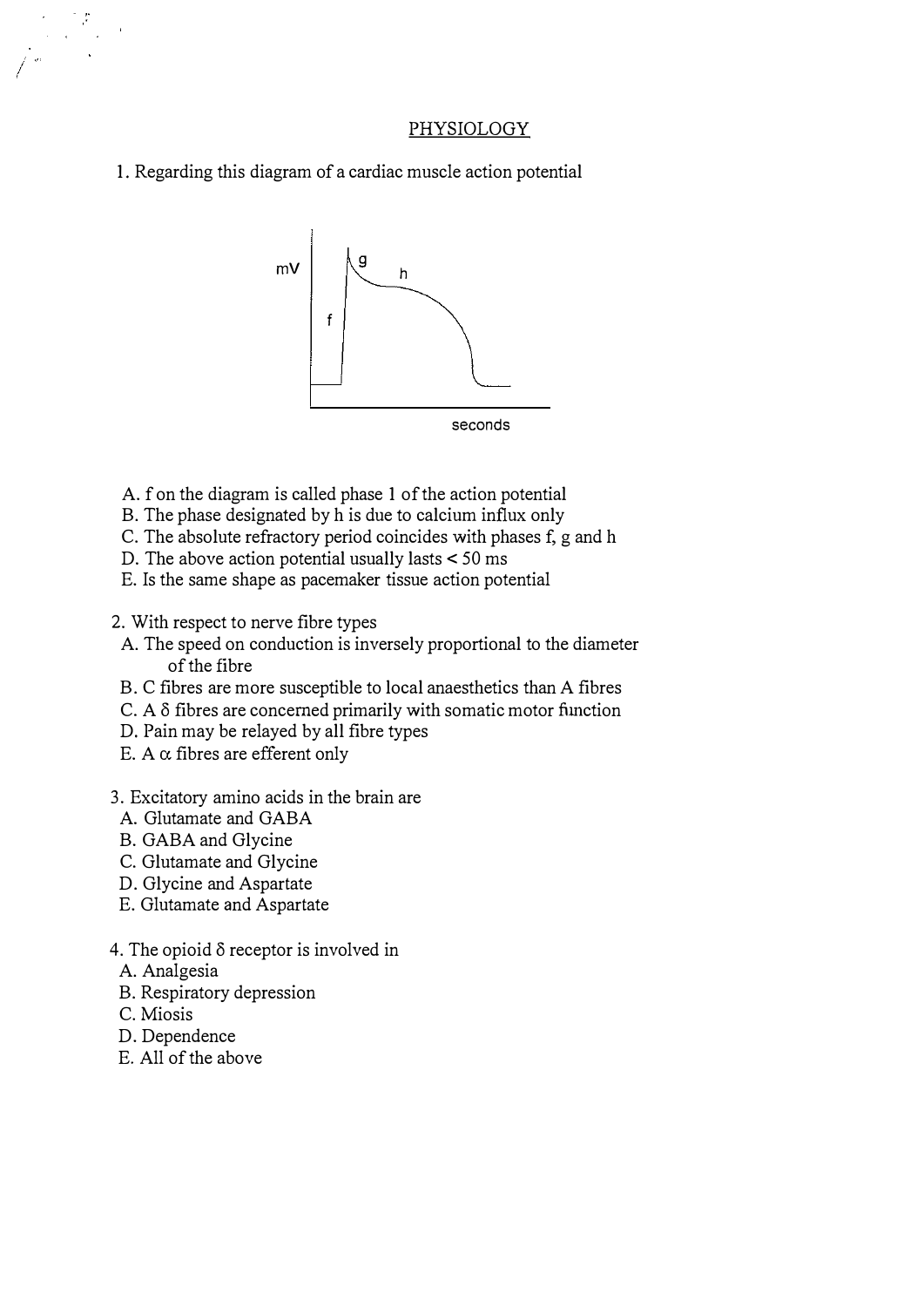5. In visceral smooth muscle

 $\begin{array}{ll} \mathcal{A}_\text{c} & \mathcal{R}_\text{c} \\ \mathcal{A}_\text{c} & \mathcal{A}_\text{c} \\ \mathcal{A}_\text{c} & \mathcal{A}_\text{c} \\ \mathcal{A}_\text{c} & \mathcal{A}_\text{c} \end{array}$ 

- A. Calcium for contraction is released from sarcoplasmic reticulum
- B. Membrane potential has a resting value of -90 m V
- C. The excitation contraction coupling time is rapid  $(\leq 10 \text{ ms})$
- D. Muscle contracts when stretched in absence of innervation
- E. Binding of acetyl choline to nicotinic receptors increases calcium influx

6. Inhibitory post synaptic potentials involve

- A. Localised increase in membrane permeability to Na
- B. Localised decrease in membrane permeability to Cl
- C. Localised increase in membrane permeability to P04
- D. Localised increase in membrane permeability to Cl
- E. Localised decrease in membrane permeability to K
- 7. In skeletal muscle relaxation
- A. There is a spread of depolarization along T tubules
- B. Calcium is released from Troponin
- C. There is increased Na and K conduction in the end plate membranes
- D. A resting membrane potential of -65 mV is finally reached
- E. Mg has a crucial role

8. Regarding synapses

- A. The synaptic cleft is 30-50 mm wide
- B. Transmitters are released from synaptic knobs secondary to Na trigger
- C. Amount of transmitter released is proportional to Ca efflux
- D. Ach is present in granulated vesicles in synaptic knob
- E. The EPSP is caused by Na influx
- 9. Which of the following is an inhibitory neurotransmitter
- A. Gallamine
- B. Acetyl choline
- C. Glutamate
- D. Glycine
- E. Aspartate
- 10. Given an Hb of 140 g/L, how many mLs of  $O_2$  is carried in 1L of 100% saturated blood
- A. 5 mL
- B. I00 mL
- C. 200 mL
- D. 500 mL
- E. IL
- 11. Substances metabolised by the lung include the following EXCEPT
- A. Serotonin
- B. Noradrenaline
- C. Acetyl choline
- D. Glutamic acid
- E. Bradykinin
- 12. Substances synthesised by the lung include all the following EXCEPT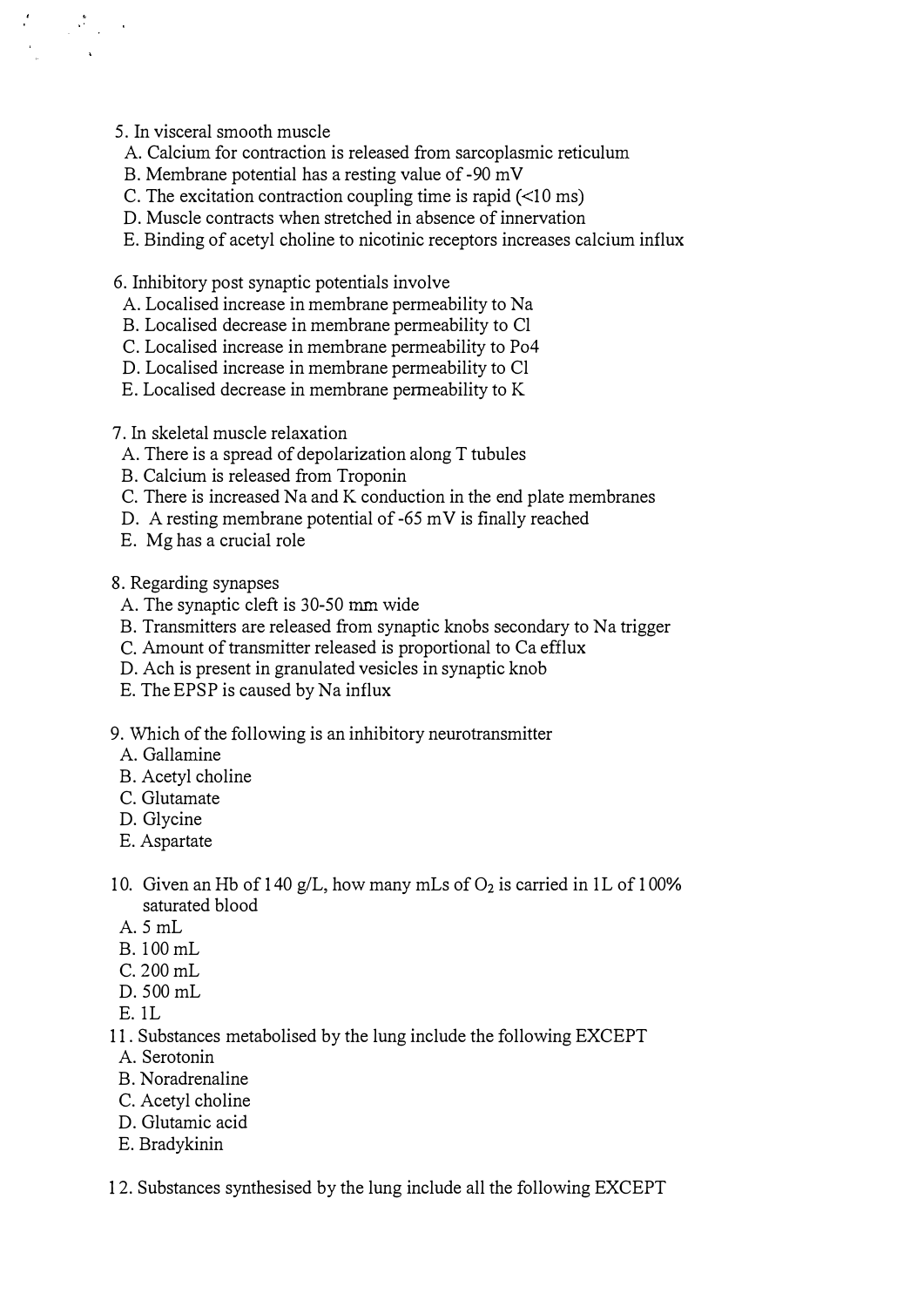- A. Arachidonic acid
- B. Histamine

.'

 $\label{eq:2} \frac{1}{\sqrt{2}}\int_{0}^{\infty}\frac{1}{\sqrt{2}}\left(\frac{1}{\sqrt{2}}\right)^{2}dx\leq 1.$ 

- C. Kallikrein
- D. Angiotensin I
- E. Surfactant
- 13. Compliance is
- A. Increased in pulmonary oedema
- B. Increased in collapsed lungs
- C. Decreased with age
- D. The change in pressure per unit change in lung volume
- E. Increased in emphysema
- 14. In a healthy person in standard conditions with a  $PO<sub>2</sub>$  of 60 mmHg,
	- which is the correct Hb saturation
- A. 75%
- B.90%
- C.95%
- D.57%
- E. 85%

15. Pulmonary compliance

- A. Is decreased in emphysema
- B. Is defined as the change in pressure per unit change in volume
- C. Compliance is slightly greater when measured during deflation than when measured during inflation
- D. Is increased by pulmonary fibrosis
- E. Is independent of lung volume
- 16. With regard to pulmonary function
	- A. Tidal volume is the volume of each maximal inspiration
- B. Residual volume is the volume remaining at the end of passive expiration
- C. Residual volume can be measured directly
- D. Vital capacity is equivalent to the total of inspiratory reserve volume, tidal volume and expiratory reserve volume
- E. Tidal volume is measured by single breath nitrogen technique
- 17. Exposure to altitude
- A. Shifts the 02-Hb dissociation curve to the right due to alkalosis
- B. Is associated with an increase in RBC 2,3-DPG
- C. Is associated with a decrease in P50
- D. Is associated with a respiratory acidosis
- E. Has no effect on erythropoietin secretion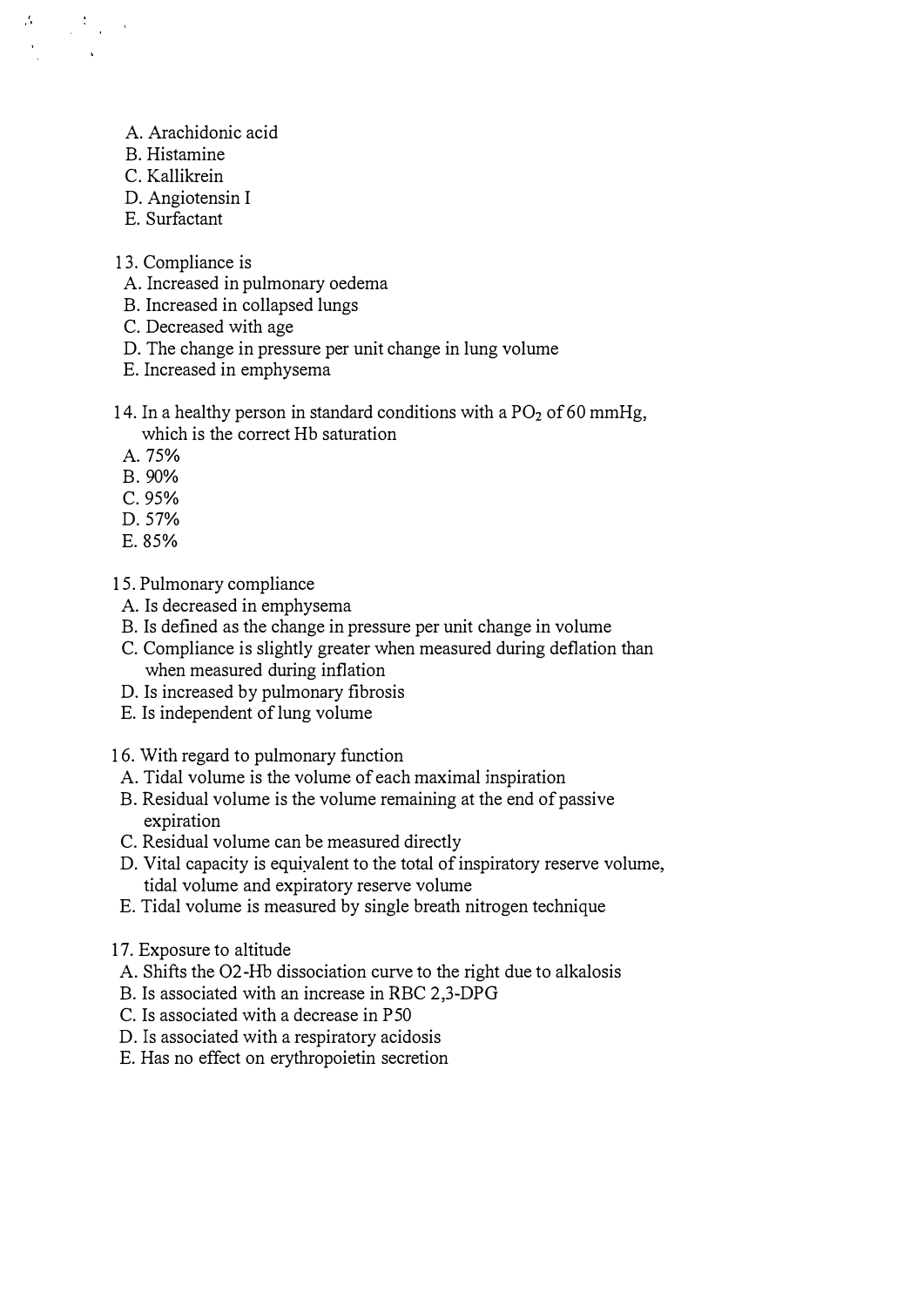- 18. Heart rate is accelerated by
- A. Grief

 $\epsilon_{\rm c}$ 

- B. Increased baroreceptor activity
- C. Increased atrial stretch receptor activity
- D. Expiration
- E. A direct effect of angiotensin
- 19. Vagal stimulation of SA node
- A. Leads to increased conductance of calcium into the cell
- B. Leads to increased conductance of K into the cell
- C. Leads to raised intracellular cAMP
- D. Decreases the slope of the prepotential of the SA node
- E. Inhibits the B1 receptor directly
- 20. The ejection fraction represents
- A. % of blood remaining in the ventricle following systole
- B. % of atrial volume ejected into the ventricles with atrial systole
- C. Aortic blood flow
- D. % of ventricular volume ejected with each stroke
- E. Left ventricular pressure
- 2 1. The C wave of the jugular venous pressure corresponds to
	- A. Atrial systole
- B. Rise in atrial pressure prior to tricuspid opening
- C. Aortic valve snapping shut
- D. Bulging of the tricuspid valve into the atrium
- E. Atrial diastole
- 22. Regarding cardiac output, which one of the following is INCORRECT
- A. Resting cardiac output correlates with body surface area
- B. Cardiac output is not affected by moderate changes in environmental temperature
- C. Heterometric regulation is changing contractility of the heart independent of length
- D. The output per minute per square metre of body surface is the cardiac index
- E. Cardiac output is not affected by sleep
- 23. The rate of pacemaker cells in the heart can be slowed by all of the following EXCEPT
	- A. More negative diastolic potential
	- B. Reduction of the slope of diastolic depolarisation
	- C. More positive threshold potential
	- D. Prolongation of action potential
- E. Increased phase 4 depolarisation slope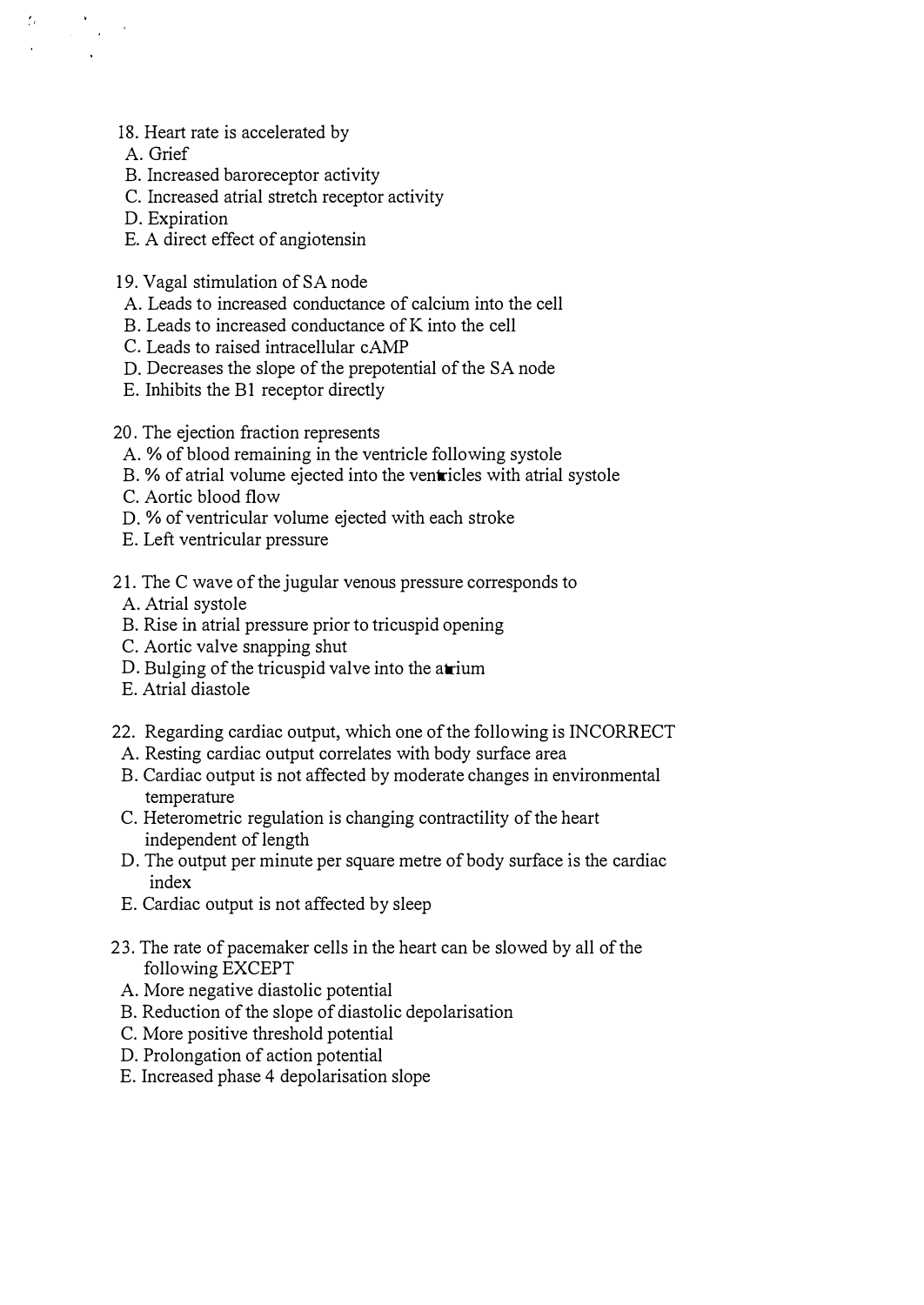- 24. Concerning the Islets of Langerhans
- A. The B cells make up 90% of the islets
- B. The D cells secrete pancreatic polypeptide
- C. Beef insulin is structurally more like human insulin than pork insulin IS
- D. The release of insulin involves depolarisation of the cell membrane, causing opening of calcium channels
- E. Hyperkalaemia increases the secretion of insulin
- 25. In the thyroid gland
- A. Passage of iodide from the thyroid cells into the colloid is an active process
- B. RT3 is inert

 $\label{eq:2} \frac{1}{\sqrt{2}}\sum_{i=1}^n\frac{1}{\sqrt{2}}\sum_{i=1}^n\frac{1}{\sqrt{2}}\sum_{i=1}^n\frac{1}{\sqrt{2}}\sum_{i=1}^n\frac{1}{\sqrt{2}}\sum_{i=1}^n\frac{1}{\sqrt{2}}\sum_{i=1}^n\frac{1}{\sqrt{2}}\sum_{i=1}^n\frac{1}{\sqrt{2}}\sum_{i=1}^n\frac{1}{\sqrt{2}}\sum_{i=1}^n\frac{1}{\sqrt{2}}\sum_{i=1}^n\frac{1}{\sqrt{2}}\sum_{i=1}^n\frac{1$  $\sim$ 

- C. Most T4 is metabolised to T3
- D. Thyroglobulin is formed in the colloid
- E. Thyroxine binding globulin has the highest capacity to bind thyroid hormones in the plasma
- 26. The effects of thyroid hormones include all of the following EXCEPT
	- A. Increased activity of Na/K ATPase
- B. Increased nitrogen excretion
- C. Increased levels of catecholamines
- D. Increased carbohydrate absorption from the gut
- E. Increased alpha myosin heavy chains in cardiac muscle fibres
- 27. Concerning insulin
	- A. Alpha adrenergic stimulation inhibits insulin secretion
	- B. Theophylline inhibits insulin secretion
	- C. Insulin has a half life of about 30 minutes in the circulation
	- D. Insulin inhibits K uptake into muscle and adipose cells
	- E. Somatostatin stimulates insulin secretion
- 28. Actions of glucocorticoids include all of the following EXCEPT
	- A. Gluconeogenesis in the liver
	- B. Maintenance of myocardial contractility
	- C. Inhibition of glucose uptake by muscle and adipose tissue
	- D. "Permissive" effect on Angiotensin II
	- E. Decrease in vascular resistance
- 29. Concerning calcium metabolism
	- A. The net effect of parathyroid hormone is to decrease serum phosphate
	- B. Vitamin D decreases renal excretion of both Ca and P04
	- C. Calcitonin is secreted by parathyroid chief cells
	- D. Insulin decreases bone formation
	- E. Thyroid hormones decrease calcium excretion in urine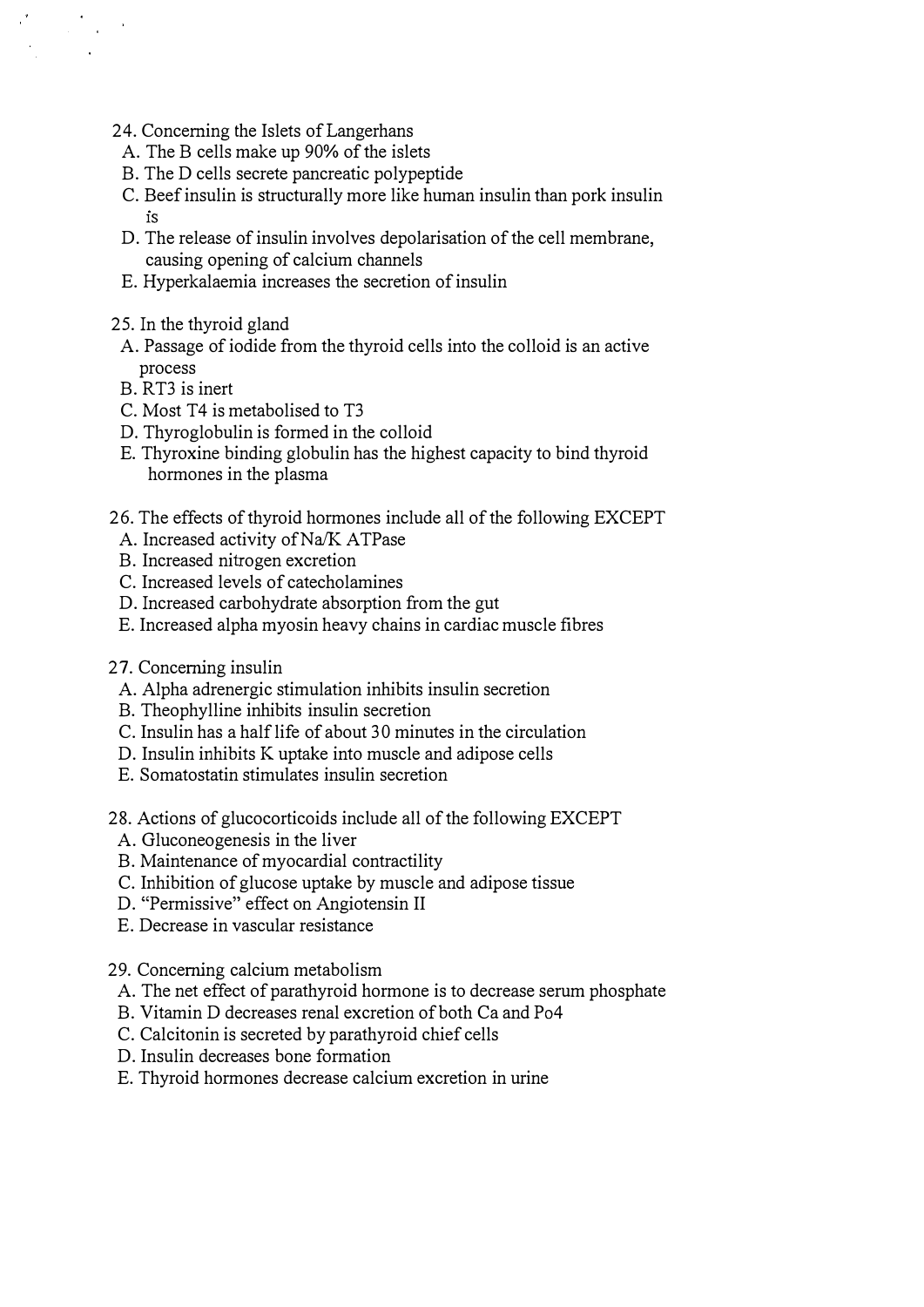- 30. Which of the following is true of the renin angiotensin system
- A. Renin causes release of aldosterone
- B. Increased Na reabsorption at the macula densa causes increased renin secretion
- C. Angiotensinogen is converted to Angiotensin I in the lungs
- D. Prostaglandins increase the secretion of renin
- E. Oestrogens decrease production of angiotensinogen
- 31. Concerning vasopressin

 $\sim 10^{-10}$ 

- A. Diabetes insipidus is characterised by polydipsia and polyuria
- B. Secretion of vasopressin is stimulated by alcohol
- C. Surgical stress inhibits secretion of vasopressin
- D. Preprooxyphysia is the precursor of vasopressin
- E. Vasopressin is absent in hippopotamuses
- 32. Which of the following is true concerning temperature regulation
	- A. Vaporisation of sweat accounts for 70% of heat loss
	- B. Increased TSH is an important response to cold
	- C. Anterior hypothalamic stimulation causes shivering
	- D. Bacterial toxin act on the OVLT to produce fever
	- E. None of the above
- 33. With respect to thirst, which of the following is true
- A. Angiotensin II acts on the supraoptic nucleus to stimulate thirst
- B. Drinking and vasopressin secretion are regulated in much the same way
- C. Dry mucous membranes stimulate thirst via the hypothalamus
- D. Secretion of oxytocin causes thirst due to its similarity to vasopressin
- E. ACE inhibitors decrease thirst in response to hypovolaemia by decreasing Angiotensin II
- 34. Which of the following is true concerning the heart
- A. Increased volume work produces an increase in 02 consumption than increased pressure work
- B. Cardiac work is the product of heart rate and stroke volume
- C. The heart in its rested state gains 60% of its caloric requirements from fat
- D. The work of the left ventricle is twice that of the right due to higher pressures in the systemic circulation
- E. Increased preload has a greater effect on 02 consumption of the heart than increased afterload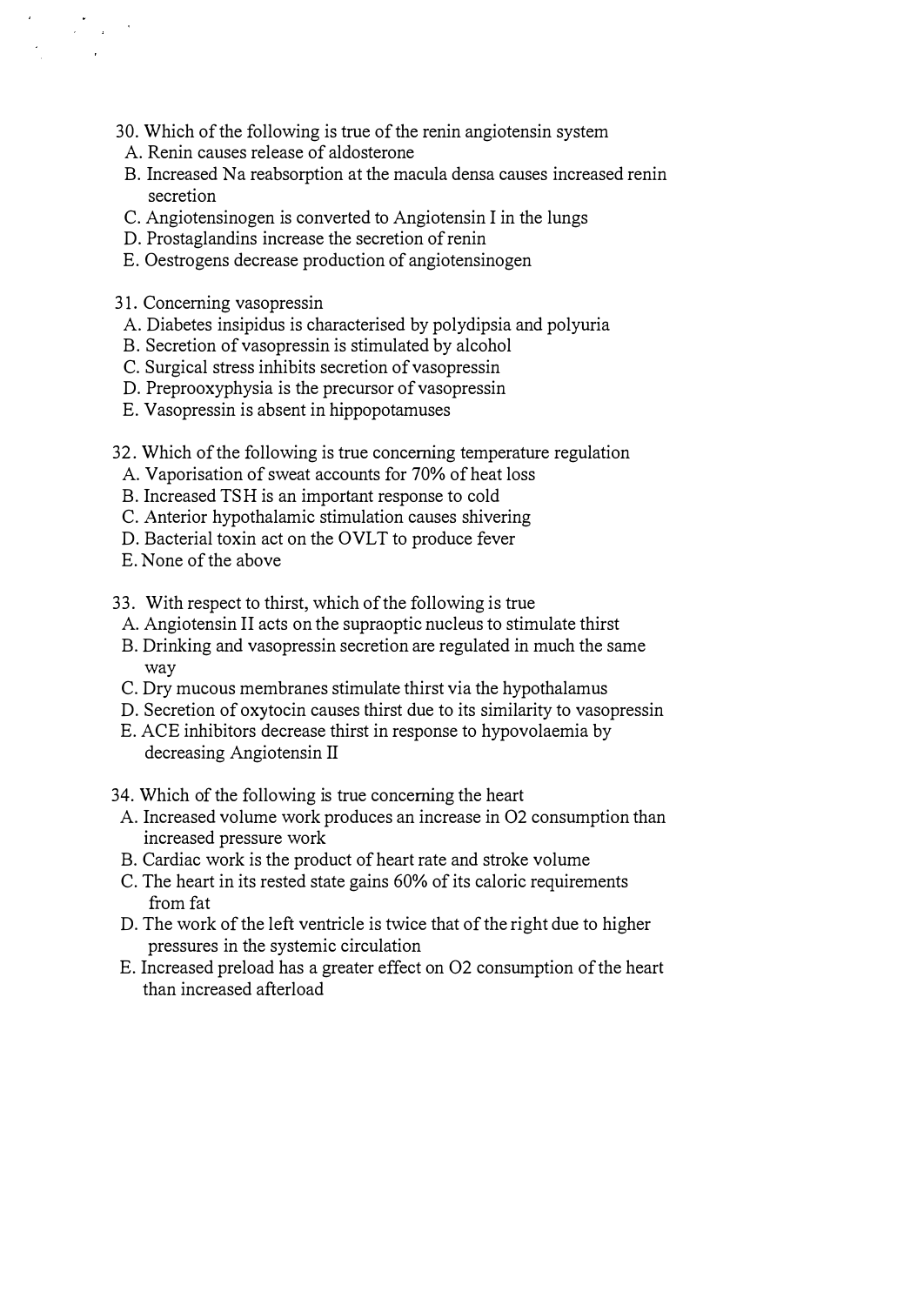- 35. Of the following, which is correct
- A. The normal cardiac index is 3.2L
- B. Increased heart rate with exercise in a transplanted heart is due to a heterometric regulation mechanism
- C. Increased heart rate with exercise in a transplanted heart is due to a homometric regulation mechanism
- D. The normal ejection fraction is 65%
- E. All of the above
- 36. Which of the following does NOT cause an increase in cardiac output
- A. Eating

 $\mathcal{L}_{\text{eff}}$ 

- B. Moderate increase in environmental temperature
- C. Pregnancy
- D. Exercise
- E. Anxiety
- 37. Blood flow
- A. In the right coronary artery is greater in systole than diastole
- B. Is increased in the cerebral circulation by hyperventilation
- C. Is greater in the epicardial arteries than the subendocardial arteries at the left ventricle in diastole
- D. Is lower towards the centre than the periphery of large vessels
- E. In the left coronary artery is decreased by moderate hypoxaemia
- 38. Myocardial contractility is increased by all of the following EXCEPT
- A. Activation of adenylyl cyclase
- B. Vagal stimulation
- C. Digoxin
- D. Mobilisation of calcium from longitudinal tubule systems
- E. None of the above
- 39. All of the following are true of venule walls except
- A. Are slightly thinner than capillaries
- B. Are thin and easily distended
- C. Contain relatively little smooth muscle
- D. Venoconstriction is caused by noradrenergic nerves and noradrenaline
- E. All are correct
- 40. Which of the following is incorrect concerning biophysical characteristics of blood flow
- A. Blood flow can be measured by the Poiseuille-Hagan formula even though blood is not a perfect fluid
- B. Viscosity of blood is a function of the haematocrit
- C. Blood flow is normally laminar
- D. Velocity is proportional to flow (Q) divided by the area (A)
- E. Critical closing pressure occurs when capillary pressure exceeds tissue pressure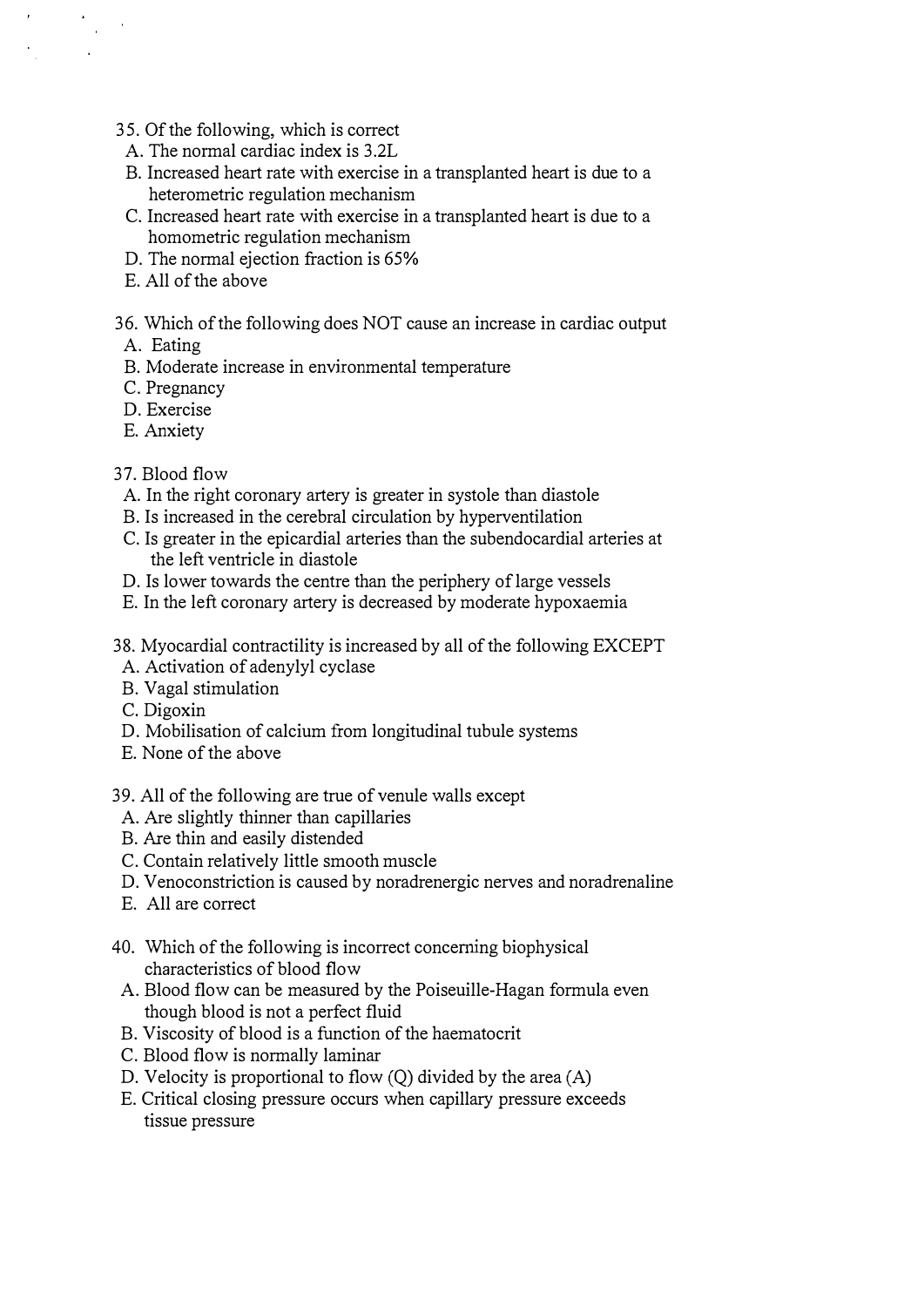4 1. Which of the following is incorrect

 $\sim 10^{11}$  km s  $^{-1}$  km s  $^{-1}$  $\sim 10$ 

- A. The law of Laplace explains the difference between intraliminal and transmural pressure
- B. The smaller the radius of a blood vessel the lower the wall tension to balance distension pressure
- C. Veins are referred to as capacitance vessels and arterioles as resistance vessels
- D. The recoil effect in blood vessels is known as the Windkessel effect
- E. The mean pressure is the average pressure in the cardiac cycle and is calculated as diastolic pressure plus 113 pulse pressure
- 42. Concerning capillary circulation, which of the following is incorrect
- A. 5% of circulating blood is in the capillaries at any one time
- B. Transport of substances from the capillaries into tissue occurs via fenestrations, vesicular transport and cytoplasmic transport
- C. The rate of transport along a capillary depends on Starling forces
- D. Oncotic and filtration pressure gradients are the same for all capillaries
- E. Transit time from arteriolar and to venular end, averages 1-2 seconds
- 43. All of the following concerning lymphatics and lymph flow are true EXCEPT
	- A. The normal lymph flow is 2-4 L/24 hours
- B. The two types of lymph vessels are interstitial and collecting
- C. Collecting lymphatics have valves and smooth muscles in their walls
- D. Flow in the collecting lymphatics is aided by skeletal muscle movements
- E. Functions of the lymphatics are recycling of protein and transport of long chain fatty acids
- 44. The volume of fluid in the interstitial space is dependent upon all of the following except
- A. Capillary pressure
- B. Capillary filtration coefficient
- C. The cross sectional area of the capillary bed
- D. The ratio of pre capillary to post capillary venular resistance
- E. The oncotic pressure
- 45. Causes of increased interstitial fluid volume and oedema include all of the following except
	- A. Arteriolar constriction and venular dilation
	- B. Increased venous pressure
	- C. Decreased plasma protein level
	- D. Venous obstruction
	- E. Substance P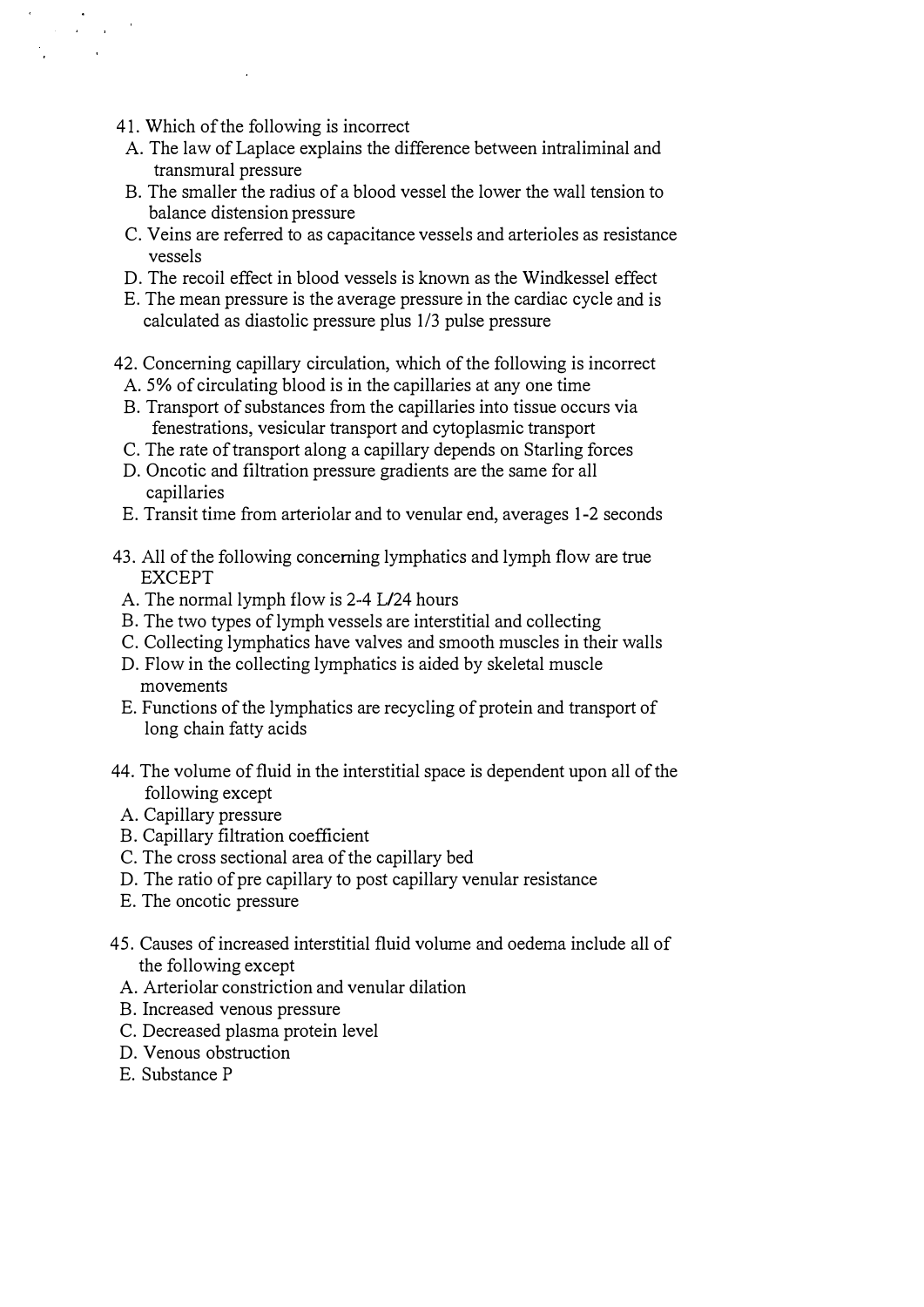- 46. Factors increasing blood flow through the venous system include which of the following
- A. Fluctuations in negative pressure during expiration
- B. Intra abdominal pressure rises during expiration due to abdominal muscle contraction
- C. The absence of valves in the system
- D. Contractions of skeletal muscle

 $\mathcal{A}=\mathcal{A}=\mathcal{A}=\mathcal{A}$ 

- E. The high cross sectional area of the great veins
- 47. Conceming venous pressure, which of the following is false
- A. Because sagittal sinus veins have rigid walls and carmot collapse, the pressure in the upright position is subatmospheric
- B. The central venous pressure is normally 4-6 nunHg but varies with respiration
- C. Central venous pressure rises during negative pressure breathing
- D. Elevated central venous pressure occurs with expanded blood volume
- E. Peripheral venous pressure rises with increasing distance from the heart
- 48. Which of the following are true of CD4+ cells
	- A. Are derived from bone marrow
- B. Do not have Fc receptors
- C. Have class II MHC receptors
- D. Can be inactivated by cyclosporin (ILl gene transcription inhibition)
- E. are unaffected by cytokines
- 49. Which is true of Hb
	- A. Abnormalities can lead to haemolysis in conditions such as spherocytosis and sickle cell anaemia because of increased RBC fragility
	- B. HbF has a lower affinity for 2,3 DPG and thus oxygen of HbA
	- C. Is the major oxygen and C02 carrier
	- D. Colours the blood; oxygenated (red), methaemoglobin (blue)
	- E. In normal venous blood caries 6 atoms of oxygen per molecule and so is 75% saturated with oxygen
- 50. Which is true of blood types
	- A. are determined by red cell surface agglutinogens
	- B. When incompatible between recipient and donor at transfusion usually result in recipient haemoagglutination
	- C. can help determine parenthood, eg. the child of parents who are both type B must be type B
	- D. are determined by plasma agglutinins
	- E. Rh incompatibility between mother and foetus may necessitate intrauterine transfusion of the foetus with maternal compatible blood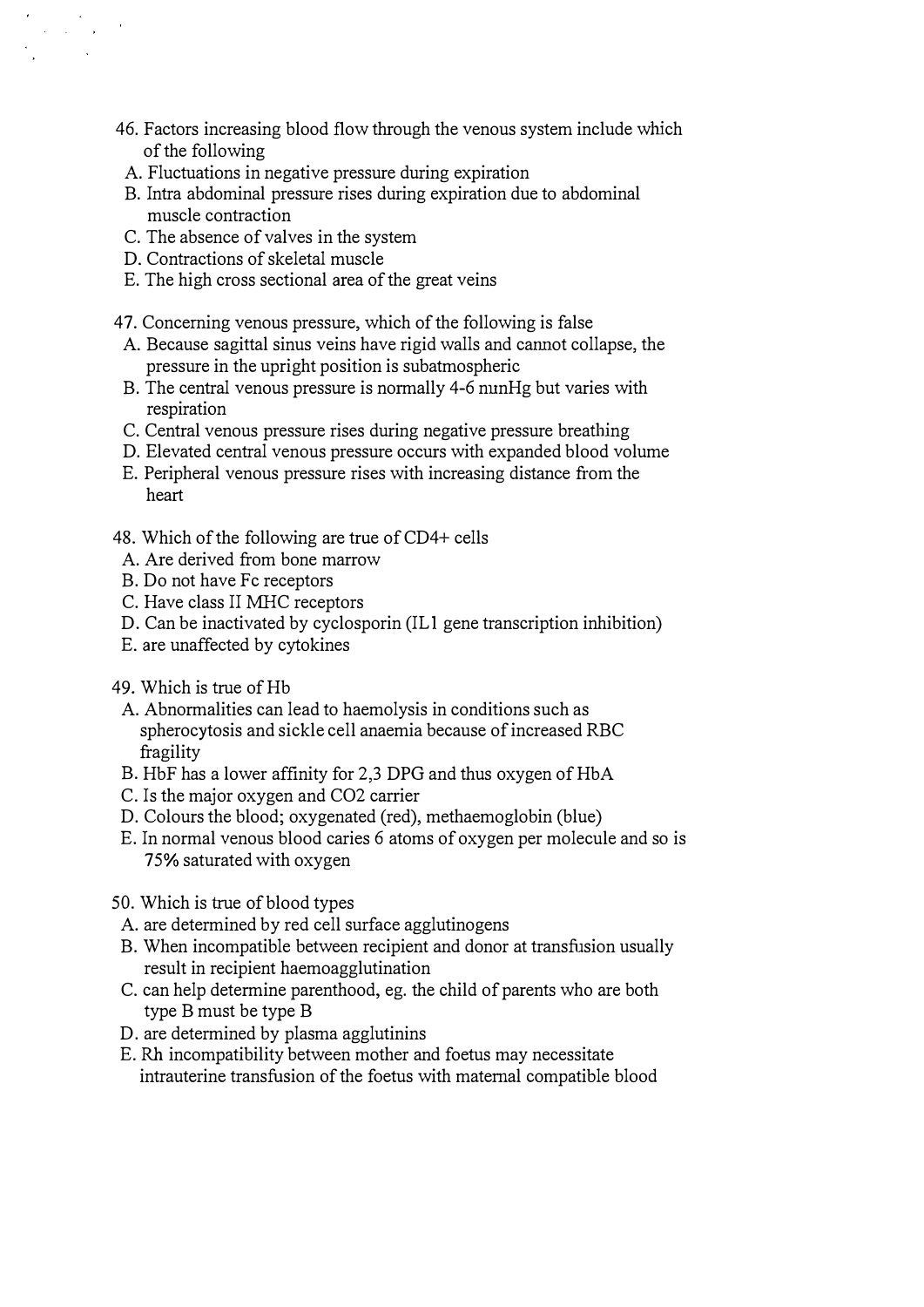- 51. Anticlotting mechanisms include
- A. conversion of thrombin to protein C activator
- B. Antithrombin III inactivation of activated factor VIII
- C. Inactivation of tissue plasminogen activator
- D. Inhibition of fibrinogen degradation products by thrombin
- E. thromboxane A2, prostacyclin activity: the latter promoting vascular spasm and platelet aggregation, the former the reverse
- 52. Cardiac muscle usually contracts more forcefully when
- A. cell membrane  $Na/K$  ATPase activity is stimulated, eg. digitalis
- B. ligand gated Ca channels are opened for longer periods
- C. it is tetanic (individual responses fused before relaxation can occur)
- D. the average sarcomere length increases
- E. adrenaline activates B1 receptors
- 53. Rhythmicity

 $\label{eq:2.1} \frac{\partial}{\partial t} = \frac{\partial}{\partial t} \frac{\partial}{\partial t} = 0$ 

- A. is a consequence of the plateau (phase 2, Ca in) of depolarisation at the SA node
- B. is a major feature where myocardial muscle differs from skeletal and smooth muscle
- C. at the SA node is a consequence of prepotential
- D. at the AV node is a consequence of sodium leak in during diastole
- E. is accelerated in the AV node by neurohumoral effects on K channels
- 54. During the ST segment of the electrocardiogram, there is
	- A. no current flow, all myocardial membranes positive outside, negative inside
- B. normal current flow of repolarisation
- C. inability of damaged myocardium to depolarise if ST elevated
- D. current flow if other than on zero potential line
- E. if elevated, current flow during diastole (TQ)
- 55. During the cardiac cycle
- A. systole is the period of ventricular contraction, ie. between the 1 st and 2nd heart sounds (opening and closure of semilunar valves)
- B. the stroke volume is increased by increasing the end diastolic volume, not the ejection fraction
- C. ventricular contraction commences at the ECG R wave and is not completed until the end of the T wave
- D. diastole is the period between opening and closure of the A V valves
- E. jugular venous pressure waves occur at
	- a. atrial systole
	- C. ventricular systole (peak of pressure)
	- v. just prior to opening AV valves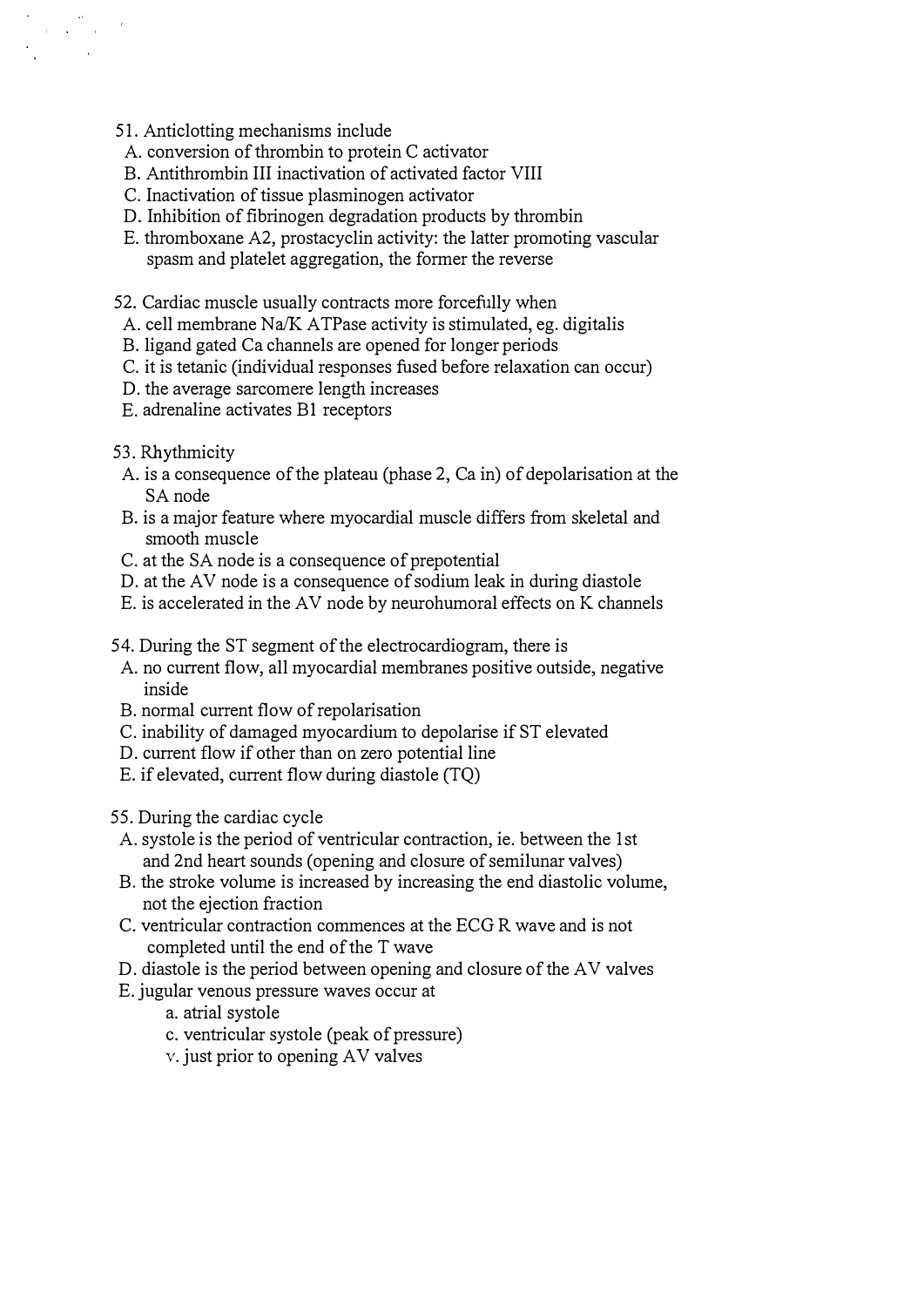- 56. Which of the following statements about the heart is true
- A. Starling's law of the heart explains homometric regulation of cardiac output
- B. compliance equals I/R, is reduced by scarring resulting in reduced heterometric response to preload
- C. afterload promotes sarcomere shortening while preload opposes it
- D. B1 receptor stimulation results in further sarcomere shortening and ultimately increased cardiac output
- E. increased venous tone decreases the myocardial sarcomere length
- 57. The lumen diameter of vessels, heart chambers and alveoli is important because
- A. resistance is inversely proportional to the square of the radius
- B. the wall tension necessary to balance transmural pressure is inversely proportional to the radius ( $P\alpha T/R$ )
- C. velocity is equal to flow for any given diameter
- D. flow and resistance are both related, reciprocally, to the radius to the power of 4
- E. alveoli collapse in the absence of surfactant because as their diameter decreases in expiration the wall tension increases
- 58. Right atrial pressure
	- A. may fall to as little as 10 mmHg, but rarely more, at rest
- B. may be 6 em of blood normally
- C. will tend to fall with venoconstriction
- D. increases with exercise
- E. increases with inspiration
- 59. Which of the following statements regarding cardiovascular regularity mechanisms is true
- A. The Cushing reflex is characterised by hypertension and tachycardia as cerebral interstitial fluid C02 accumulates when raised intracranial pressure compromised blood flow
- B. increased baroreceptor discharge from the carotid sinus and aorta elevates blood pressure and heart rate via increased sympathetic discharge
- C. noradrenaline, adrenaline, angiotensin II and vasopressin are all hormones responsible for local tissue blood flow autoregulation
- D. in general, tissue blood flow is regulated according to tissue needs, cardiac output is regulated according to the sum of tissue flow and blood pressure is regulated independently of either local blood flow control or cardiac output control
- E. increased central venous pressure produces the same sympathetic response from atrial stretch receptors as elevated blood pressure produces from carotid sinus baroreceptors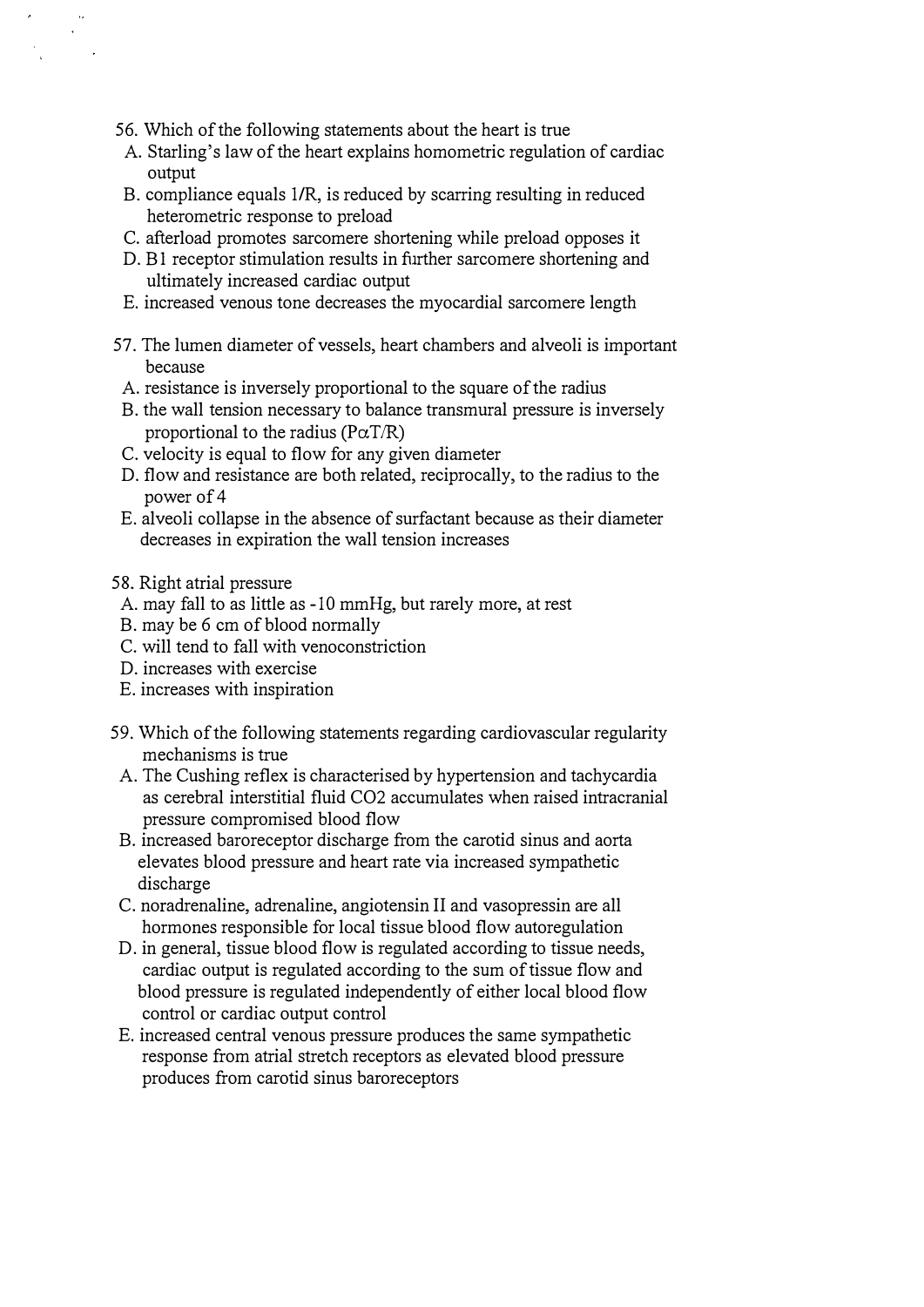- 60. Characteristics of the brain, CSF and cerebral circulation include
- A. CSF volume of 150mL at a lumbar pressure of 0-100 mm CSF
- B. CSF / plasma protein ratio of 1, glucose 0.6
- C. weight of 1.4 kg suspended in CSF from dura mater by arachnoid trabeculae
- D. susceptibility to convulsions at normal blood sugar levels in diabetics
- E. oxygen consumption of 25 mUmin, ie. 10% of total body consumption
- 61. Concerning the Islets of Langerhans
- A. The B cells make up 90% of the islets
- B. the D cells secrete pancreatic polypeptide
- C. Beef insulin is structurally more like human insulin than pork insulin is
- D. The release of insulin involves depolarisation of the cell membrane, causing opening of calcium channels
- E. Hyperkalaemia increases the secretion of insulin
- 62. In the thyroid gland
	- A. Passage of iodide from the thyroid cells into the colloid is an active process
	- B. RT3 is inert
	- C. Most T4 is metabolised to T3
- D. Thyroglobulin is formed in the colloid
- E. Thyroxine binding globulin has the highest capacity to bind thyroid hormones in the plasma
- 63. The effects of thyroid hormones include all of the following except
- A. increased activity Na/K ATP ase
- B. increased nitrogen excretion
- C. increased levels of catecholamines
- D. increased carbohydrate absorption from the gut
- E. increased alpha myosin heavy chains in cardiac muscle fibres

64. Concerning insulin

- A. Alpha adrenergic stimulation inhibits insulin secretion
- B. Theophylline inhibits insulin secretion
- C. Insulin has a half life of about 30 minutes in the circulation
- D. Insulin inhibits K uptake into muscle and adipose cells
- E. Somatostatin stimulates insulin secretion
- 65. Actions of glucocorticoids include all of the following except
- A. Gluconeogenesis in the liver
- B. Maintenance of myocardial contractility
- C. Inhibition of glucose uptake by muscle and adipose tissue
- D. "Permissive" effect on Angiotensin II
- E. Decrease in vascular resistance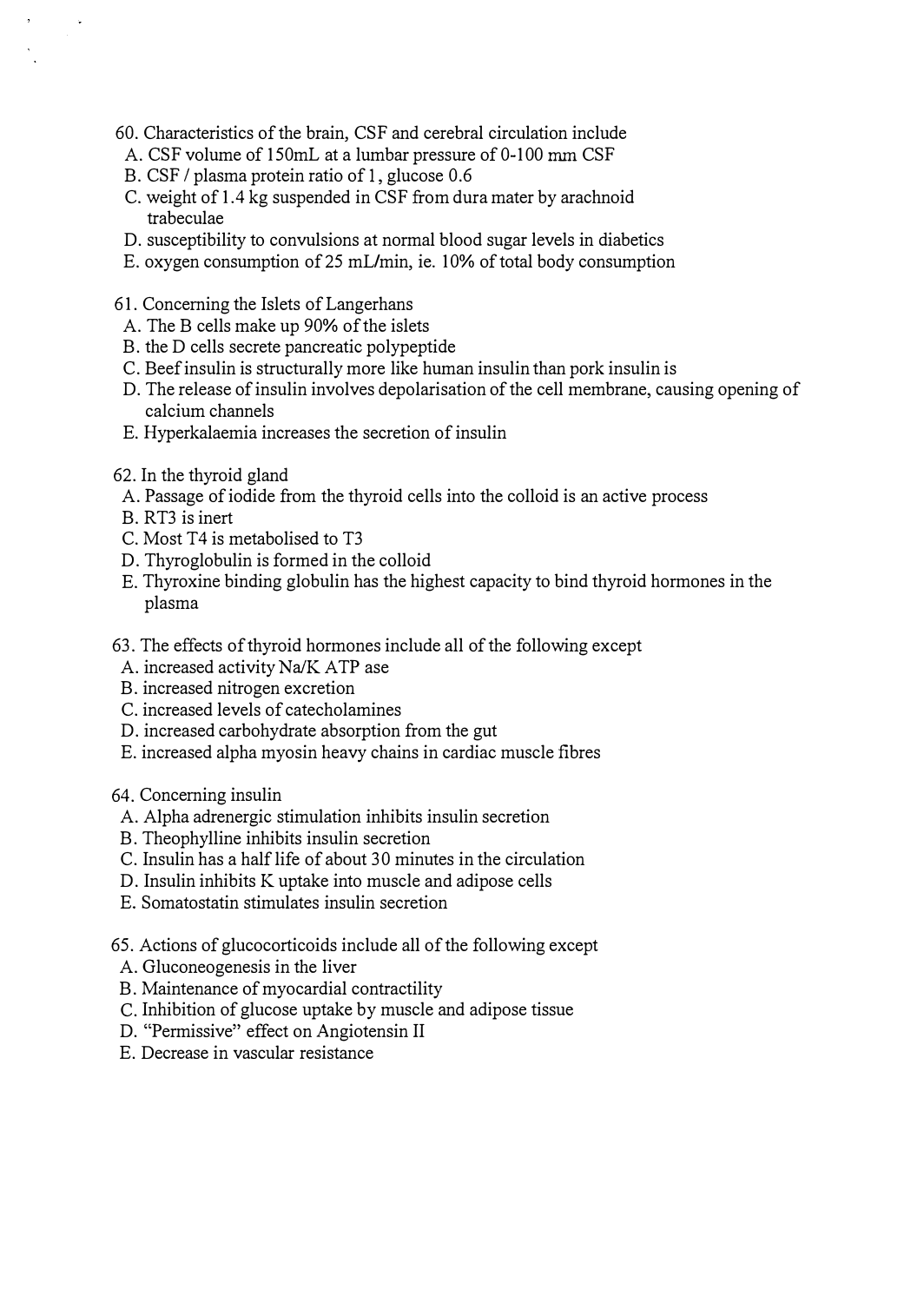66. Concerning calcium metabolism

 $\frac{1}{\sqrt{2}}\frac{1}{\sqrt{2}}$ 

- A. the net effect of parathyroid hormone is to decrease serum phosphate
- B. Vitamin D decreases renal excretion of both calcium and phosphate
- C. Calcitonin is secreted by parathyroid chief cells
- D. Insulin decreases bone formation
- E. Thyroid hormones decrease calcium excretion in urine
- 67. Which of the following is true of the renin angiotensin system
- A. Renin causes release of aldosterone
- B. Increased sodium reabsorption at the macula densa causes increased renin secretion
- C. Angiotensinogen is converted to Angiotensin I in the lungs
- D. Prostaglandins increase the secretion of renin
- E. Oestrogens decrease production of angiotensinogen
- 68. Concerning Vasopressin
- A. Diabetes insipidus is characterised by polydipsia and polyuria
- B. Secretion of Vasopressin is stimulated by alcohol
- C. Surgical stress inhibits secretion of Vasopressin
- D. Preprooxyphysia is the precursor of Vasopressin
- E. Vasopressin is absent in hippopotamuses
- 69. Which of the following is true concerning temperature regulation
- A. Vaporisation of sweat accounts for 70% of heat loss
- B. Increased TSH is an important response to cold
- C. Anterior hypothalamic stimulation causes shivering
- D. Bacterial toxin act on the OVLT to produce fever
- E. None of the above
- 70. With respect to thirst, which of the following is true
- A. Angiotensin II acts on the supraoptic nucleus to stimulate thirst
- B. Drinking and vasopressin secretion are regulated in much the same way
- C. Dry mucous membranes stimulate thirst via the hypothalamus
- D. Secretion of oxytocin causes thirst due to its similarity to Vasopressin
- E. ACE inhibitors decrease thirst in response to hypovolaemia by decreasing Angiotensin II.
- 71. Which of the following is true concerning the heart
- A. Increased volume work produces an increase in oxygen consumption than increased pressure work
- B. Cardiac work is the product of heart rate and stroke volume
- C. The heart in its rested state gains 60% of its caloric requirements from fat
- D. The work of the left ventricle is twice that of the right due to higher pressures in the systemic circulation
- E. Increased preload has a greater effect on oxygen consumption of the heart than increased afterload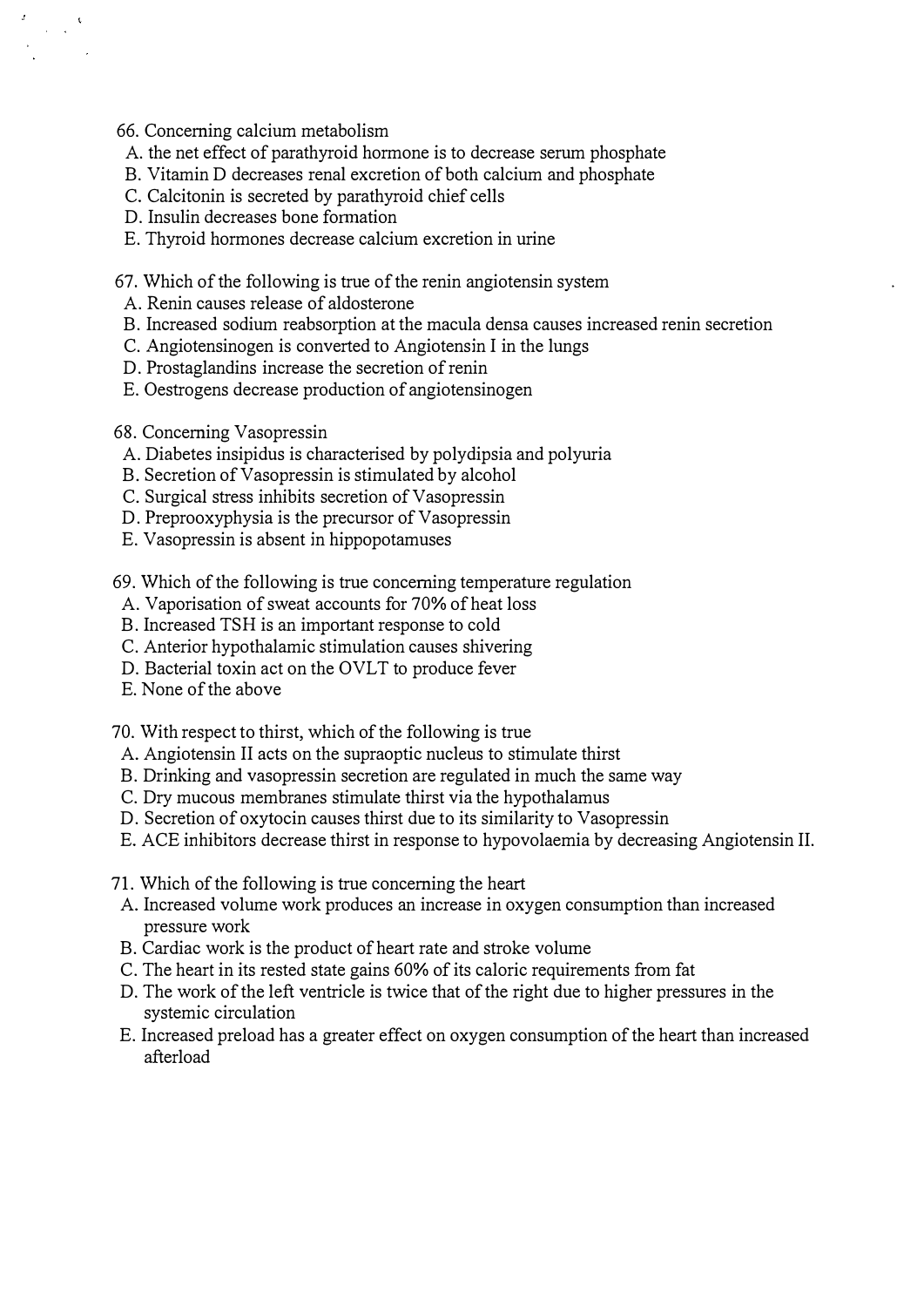- 72. Of the following, which is correct
- A. The normal cardiac index is 3.2L
- B. Increased heart rate with exercise in a transplanted heart is due to a heterometric regulation mechanism
- C. Increased heart rate with exercise in a transplanted heart is due to a homometric regulation mechanism
- D. The normal ejection fraction is 65%
- E. All of the above
- 73. Which of the following does not cause an increase in cardiac output
- A. Eating

 $\frac{1}{2}$  ,  $\frac{1}{2}$ 

- B. Moderate increase in environmental temperature
- C. Pregnancy
- D. Exercise
- E. Anxiety
- 74. Blood flow
	- A. In the right coronary artery is greater in systole than diastole
	- B. Is increased in the cerebral circulation by hyperventilation
	- C. Is greater in the epicardial arteries than the subendocardial arteries at the left ventricle in diastole
- D. Is lower towards the centre than the periphery of large vessels
- E. In the left coronary artery is decreased by moderate hypoxaemia
- 75. Myocardial contractility is increased by all of the following except
- A. Activation of adenylyl cyclase
- B. Vagal stimulation
- C. Digoxin
- D. Mobilisation of calcium from longitudinal tubule systems
- E. None of the above
- 76. Which of the following are true of CD4+ cells
- A. Are derived from bone marrow
- B. Do not have Fc receptors
- C. Have class II MHC receptors
- D. Can be inactivated by cyclosporin (IL 1 gene transcription inhibition)
- E. Are unaffected by cytokines
- 77. Which is true of Haemoglobin
- A. Abnormalities can lead to haemolysis in conditions such as spherocytosis and sickle cell anaemia because of increased RBC fragility
- B. Haemoglobin F has a lower affinity for 2,3 DPG and thus oxygen of HbA
- C. Is the major oxygen and C02 carrier
- D. Colours the blood: oxygenated (red), deoxygenated (red), methaemoglobin (blue)
- E. In normal venous blood, carries 6 atoms of oxygen per molecule and so is 75% saturated with oxygen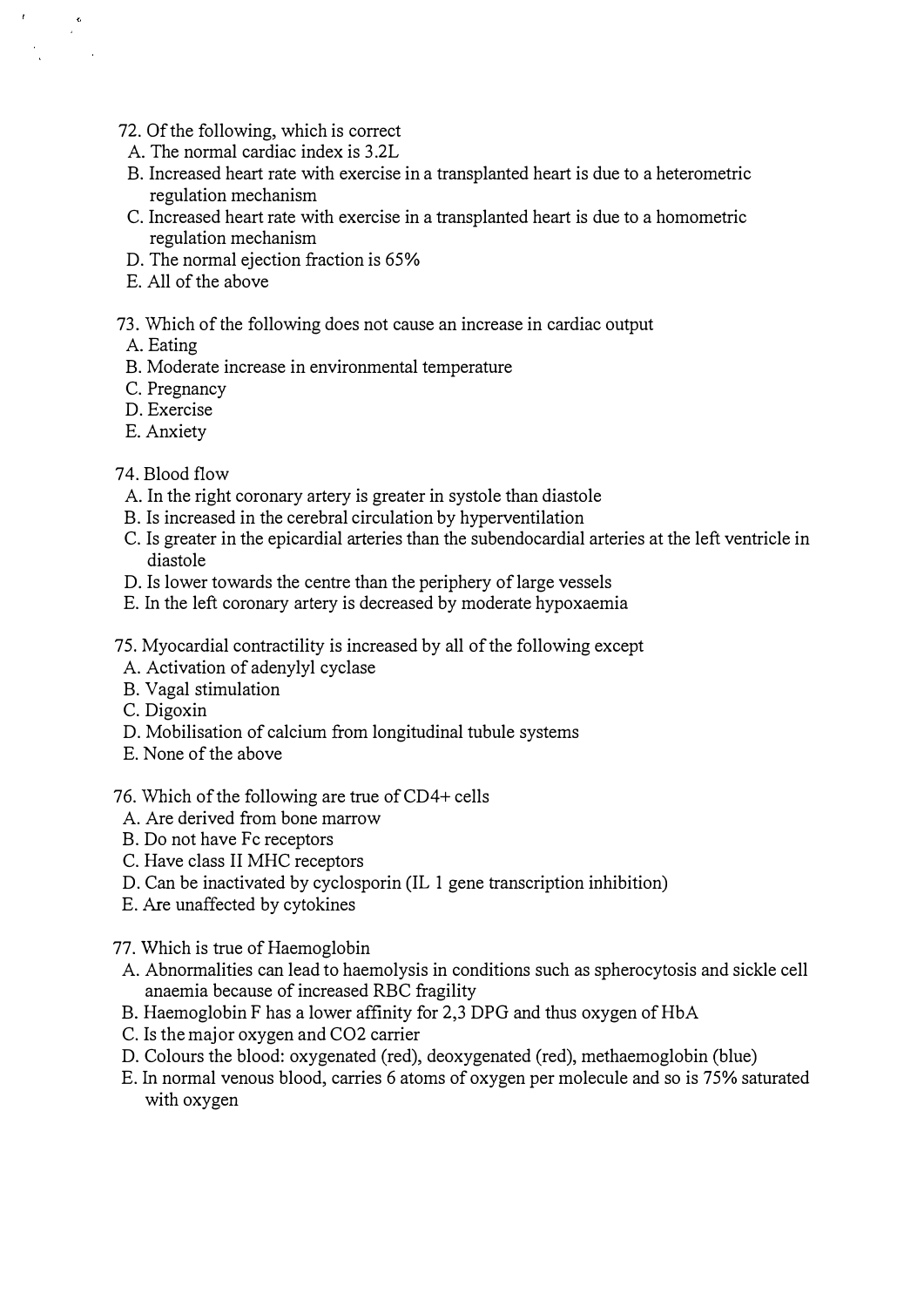78. Which is true of blood types

 $\frac{1}{\sqrt{2}}$ 

- A. Are determined by red cell surface agglutinogens
- B. When incompatible between recipient and donor at transfusion usually result in recipient haemoagglutination
- C. Can help determine parenthood, eg. the child of parents who are both type B must be type B
- D. Are determined by plasma agglutinins
- E. Rh incompatibility between mother and foetus may necessitate intrauterine transfusion of the foetus with maternal compatible blood
- 79. Anticlotting mechanisms include
- A. Conversion of thrombin to protein C activator
- B. Antithrombin III inactivation of activated factor VIII
- C. Inactivation of tissue plasminogen activator
- D. Inhibition of fibrinogen degradation products by thrombin
- E. Thromboxane A2, prostacyclin activity: the latter promoting vascular spasm and platelet aggregation, the former the reverse
- 80. Cardiac muscle usually contracts more forcefully when
- A. Cell membrane Na/K ATPase activity is stimulated, eg. digitalis
- B. Ligand gated calcium channels are opened for long periods
- C. It is tetanic (individual responses fused before relaxation can occur)
- D. The average sarcomere length increases
- E. Adrenaline activates beta 2 receptors
- 81. Rhythmicity
- A. Is a consequence of the plateau (phase 2 calcium in) of depolarisation at the SA node
- B. Is a major feature where myocardial muscle differs from skeletal and smooth muscle
- C. At the SA node is a consequence of prepotential
- D. At the AV node is a consequence of sodium leak in during diastole
- E. Is accelerated in the AV node by neurohumoral effects on potassium channels
- 82. During the ST segment of the electrocardiogram there is
	- A. No current flow, all myocardial membranes positive outside, negative inside
	- B. Normal current flow of repolarisation
	- C. Inability of damaged myocardium to depolarise if ST elevated
	- D. Current flow if other than on zero potential line
	- E. If elevated, current flow during diastole (TQ)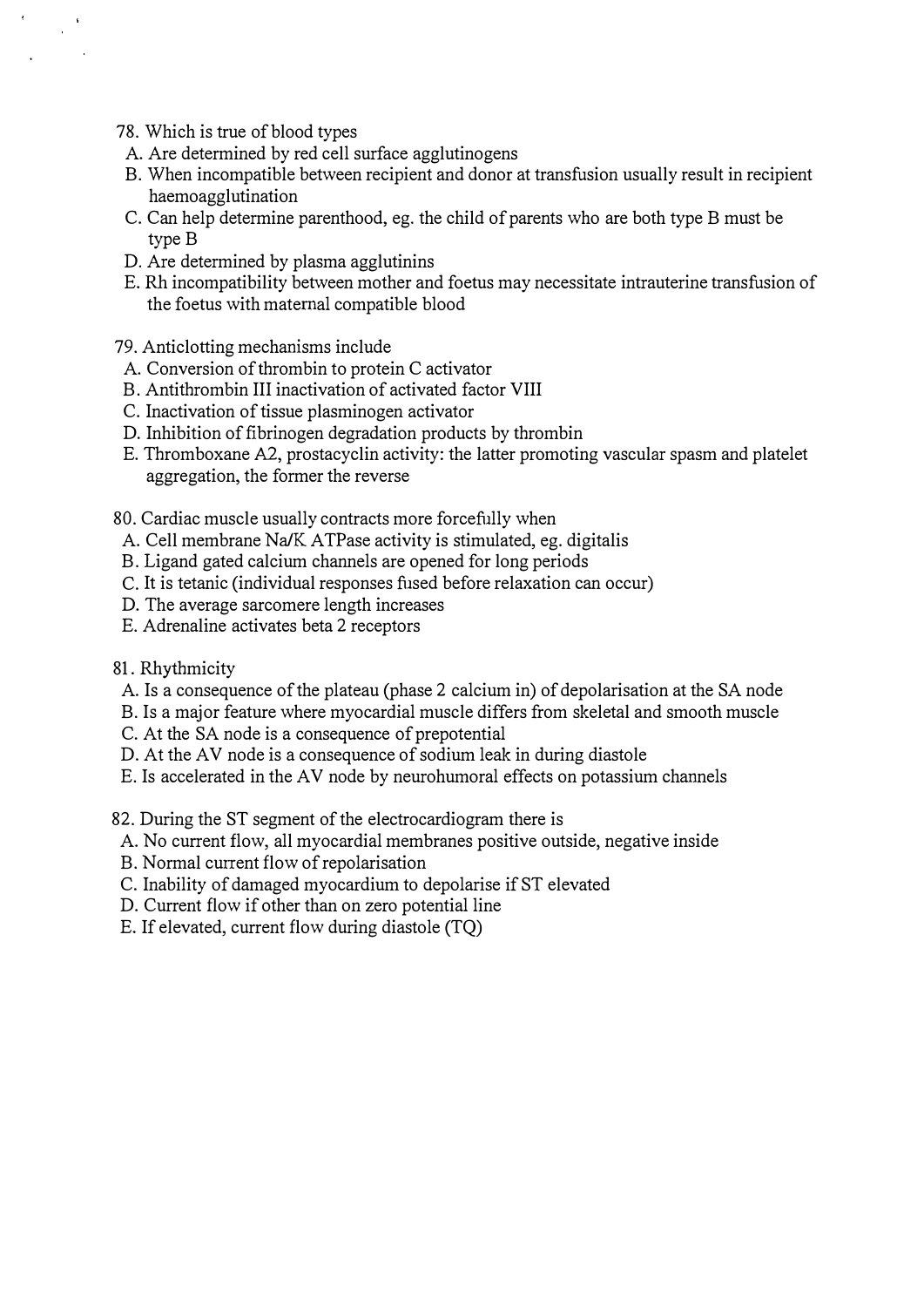- 83. During the cardiac cycle
- A. Systole is the period of ventricular contraction, ie. between the 1st and 2nd heart sounds (opening and closure of semilunar valves)
- B. The stroke volume is increased by increasing the end diastolic volume, not the ejection fraction
- C. Ventricular contraction commences at the ECG R wave and is not completed until the end of the T wave
- D. Diastole is the period between opening and closure of the AV valves
- E. Jugular venous pressure waves occur at
	- a. atrial systole
	- c. ventricular systole (peak of pressure)
	- v. just prior to opening of AV valves
- 84. Which of the following statements about the heart is true
- A. Starling's law of the heart explains homometric regulation of cardiac output
- B. Compliance equals 1/R, is reduced by scarring resulting in reduced heterometric response to preload
- C. Afterload promotes sarcomere shortening while preload opposes it
- D. Beta 1 receptor stimulation results in further sarcomere shortening and ultimately increased cardiac output
- E. Increased venous tone decreases the myocardial sarcomere length
- 85. The lumen diameter of vessels, heart chambers and alveoli is important because
- A. Resistance is inversely proportional to the square of the radius
- B. The wall tension necessary to balance transmural pressure is inversely proportional to the radius ( $P\in\mathcal{T}/R$ )
- C. Velocity is equal to flow for any given diameter
- D. Flow and resistance are both related, reciprocally, to the radius to the power of 4
- E. Alveoli collapse in the absence of surfactant because as their diameter decreases in expiration the wall tension increases

#### 86. Right atrial pressure

- A. May fall to as little as -10 mmHg, but rarely more, at rest
- B. May be 6 cm of blood normally
- C. Will tend to fall with venoconstriction
- D. Increases with exercise
- E. Increases with inspiration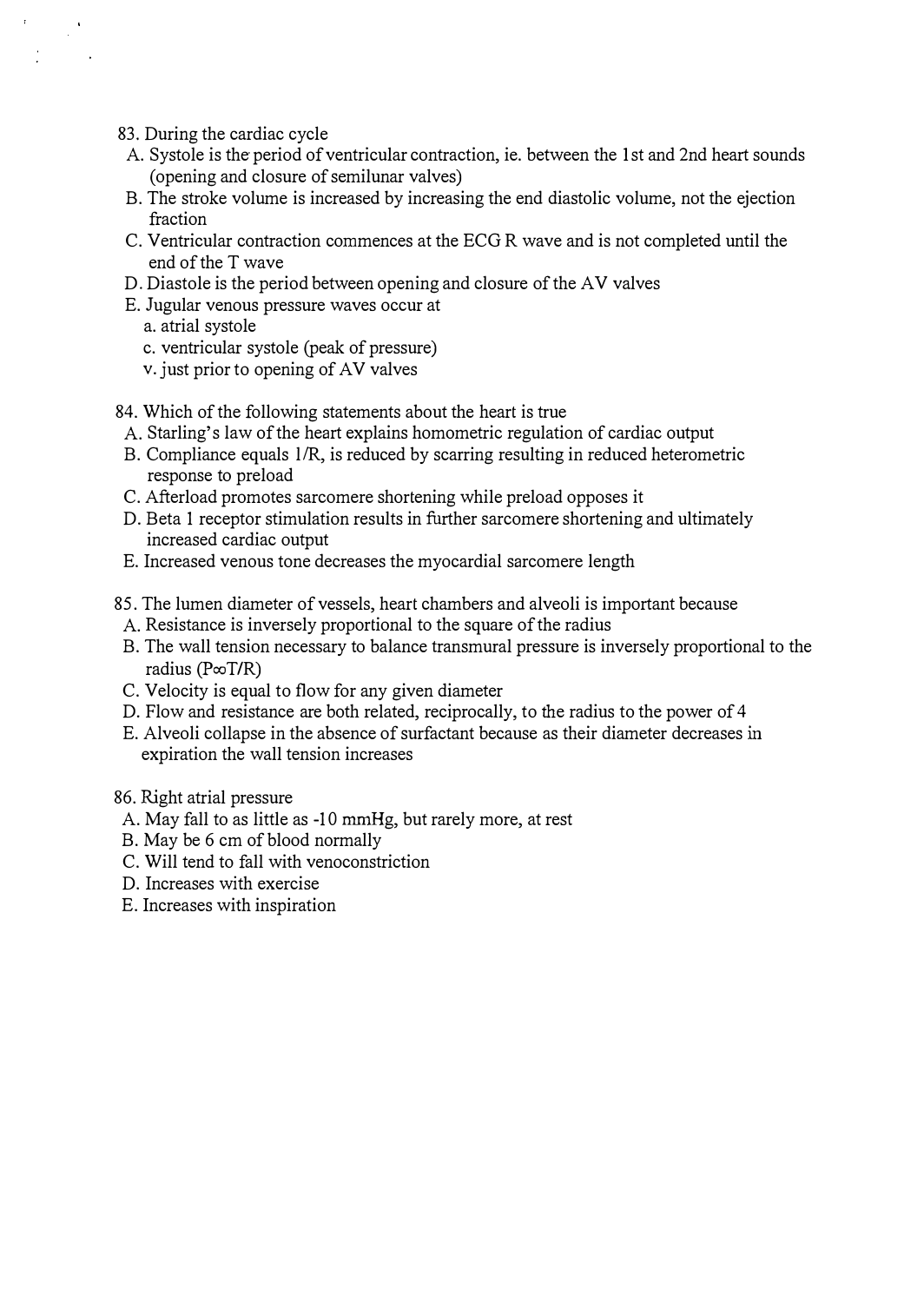87. Which of the following statements regarding cardiovascular regularity mechanisms is true

- A. The Cushing reflex is characterised by hypertension and tachycardia as cerebral interstitial fluid C02 accumulates when raised intracranial pressure compromised blood flow
- B. Increased baroreceptor discharge from the carotid sinus and aorta elevates blood pressure and heart rate via increased sympathetic discharge
- C. Noradrenaline, Adrenaline, Angiotensin II and Vasopressin are all hormones responsible for local tissue blood flow autoregulation
- D. In general, tissue blood flow is regulated according to tissue needs, cardiac output is regulated
- E. Increased central venous pressure produces the same sympathetic response from atrial stretch receptors as elevated blood pressure produces from carotid sinus baroreceptors

88. Characteristics of the brain, CSF and cerebral circulation include

- A. CSF volume of 150 mL at a lumbar pressure of 1-100 mm CSF
- B. CSF / plasma protein ratio of 1, glucose 0.6
- C. Weight of 1.4 kg suspended in CSF from dura mater by arachnoid trabeculae
- D. Susceptibility to convulsions at normal blood sugar levels in diabetics
- E. Oxygen consumption of 25 mL/min, ie. 10% of total body consumption

89. Which pattern of laboratory findings in the table below is most consistent with a diagnosis of diabetes insipidus:

|    | 24 Hr Urine Volume | Ketones | Glucose | Protein |
|----|--------------------|---------|---------|---------|
| A. |                    |         |         |         |
| В. | 6.2                | $2+$    |         |         |
| C. | 1.6                |         |         |         |
|    | 6.4                |         |         |         |
| Е. | 5 O                |         |         |         |

#### 90. Angiotensin II causes

- A. Greater constriction of efferent than afferent arterioles
- B. Greater constriction of afferent than efferent arterioles
- C. Constriction of afferent arterioles only
- D. Constriction of efferent arterioles only
- E. Has no effect on arteriolar constriction

91. With regard to tuboglomerular feedback

A. The GFR increases when flow through the distal tubule increases

B. The macula densa on the afferent arteriole is the sensor

- C. The afferent arteriole is constricted by Thromboxane A2
- D. It is designed to maintain sodium reabsorption
- E. It does not operate in individual nephrons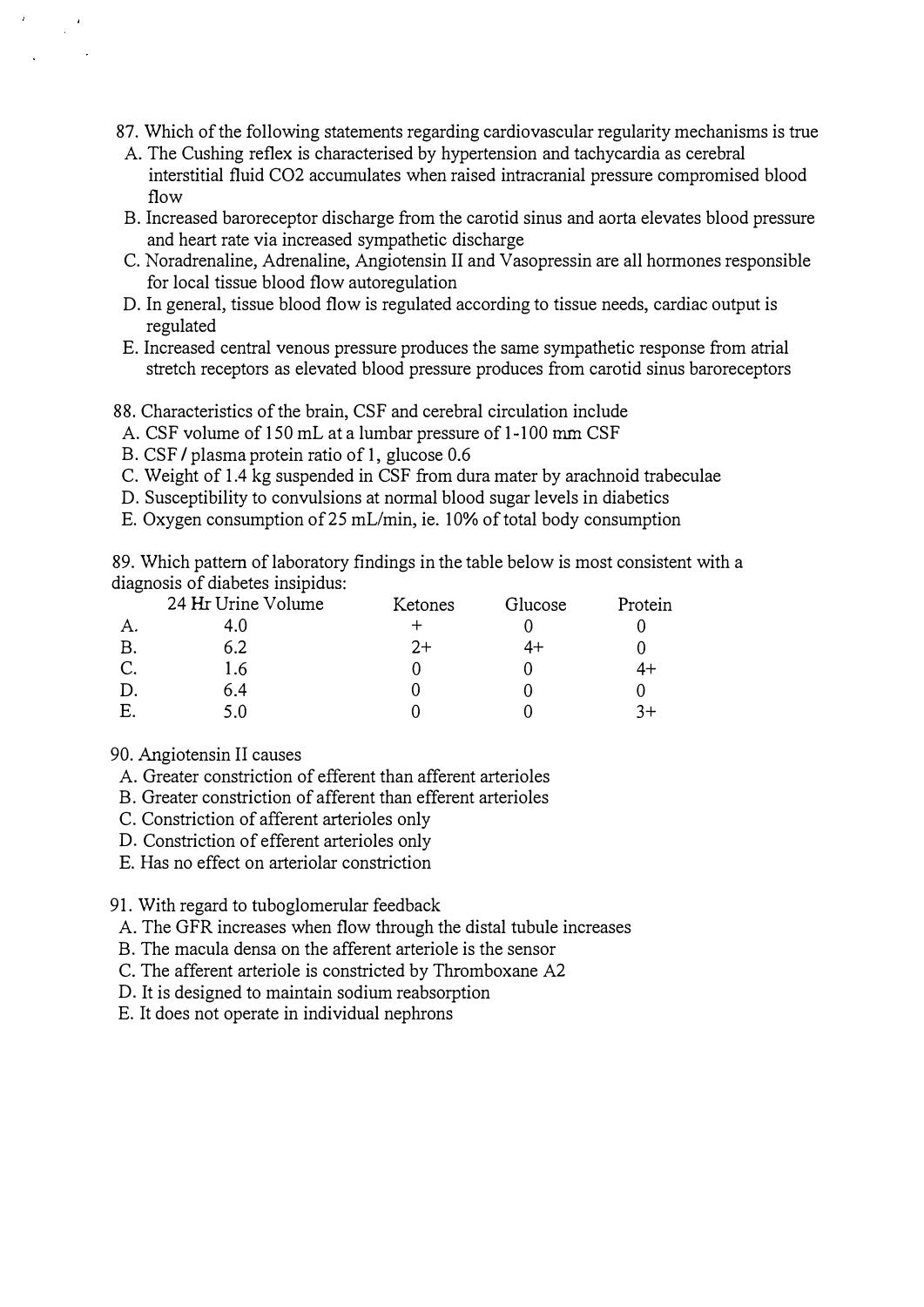- 92. With respect to the counter current system
- A. The loops of Henle act as counter current exchangers
- B. Solutes diffuse out of vessels conducting blood towards the cortex
- C. Water diffuses out of ascending vessels
- D. Water diffuses into the collecting ducts
- E. Counter current exchange is passive and can operate even if counter current mUltiplication ceases

#### 93. Regarding the osmolality of renal tubular fluid, it is

- A. Hypotonic in the loop of Henle
- B. Isotonic in the proximal tubule
- C. Hypertonic in the distal tubule
- D. Hypotonic in the collecting duct
- E. Hypotonic in the proximal tubule

94. Renal autoregulation of GFR helps prevent large fluctuations in GFR despite wide variations in arterial blood pressure. With regard to autoregulation, which is true

- A. The macula densa cells sense change in afferent arteriolar pressure
- B. Falling GFR results in a feedback to decrease efferent arteriolar pressure
- C. Falling GFR results in an increase in renin secretion from macula densa cells
- D. Decreased macula densa concentration of NaCl results in dilation of afferent arterioles
- E. Decreased GFR decreases NaCI reabsorption in the ascending loop of Henle

95. What is the clearance of a substance when its concentration in plasma is 1 mg/ml, its concentration in urine is 10 mg/ml and the urine flow is  $2 \text{ mL/min}$ 

 $A. 2 mL/min$ 

 $\sim$ 

- $B. 10$  mL/min
- $C.20$  mL/min
- $D. 200$  mL/min
- E. Clearance cannot be determined from the information given

96. Regarding the proximal tubule, the following statements are true except

- A. Na is cotransported out of the tubule with glucose
- B. Na is actively transported into the intercellular spaces by Na/K ATPase
- C. The cells are characterised by a brush border and tight junctions
- D. Vasopressin increases the permeability to water by causing the rapid insertion of water channels into the luminal membrane
- E. Water moves passively out of the tubule along osmotic gradients
- 97. With regard to the effect of hormones on renal tubules, which is correct
- A. Aldosterone increases K reabsorption from the distal tubule
- B. Angiotensin II increases H+ secretion from the proximal tubules
- C. ADH increases water reabsorption in the proximal tubule
- D. Atrial natriuretic peptide decreases Na reabsorption from the proximal tubules
- E. Parathyroid hormone increases phosphate reabsorption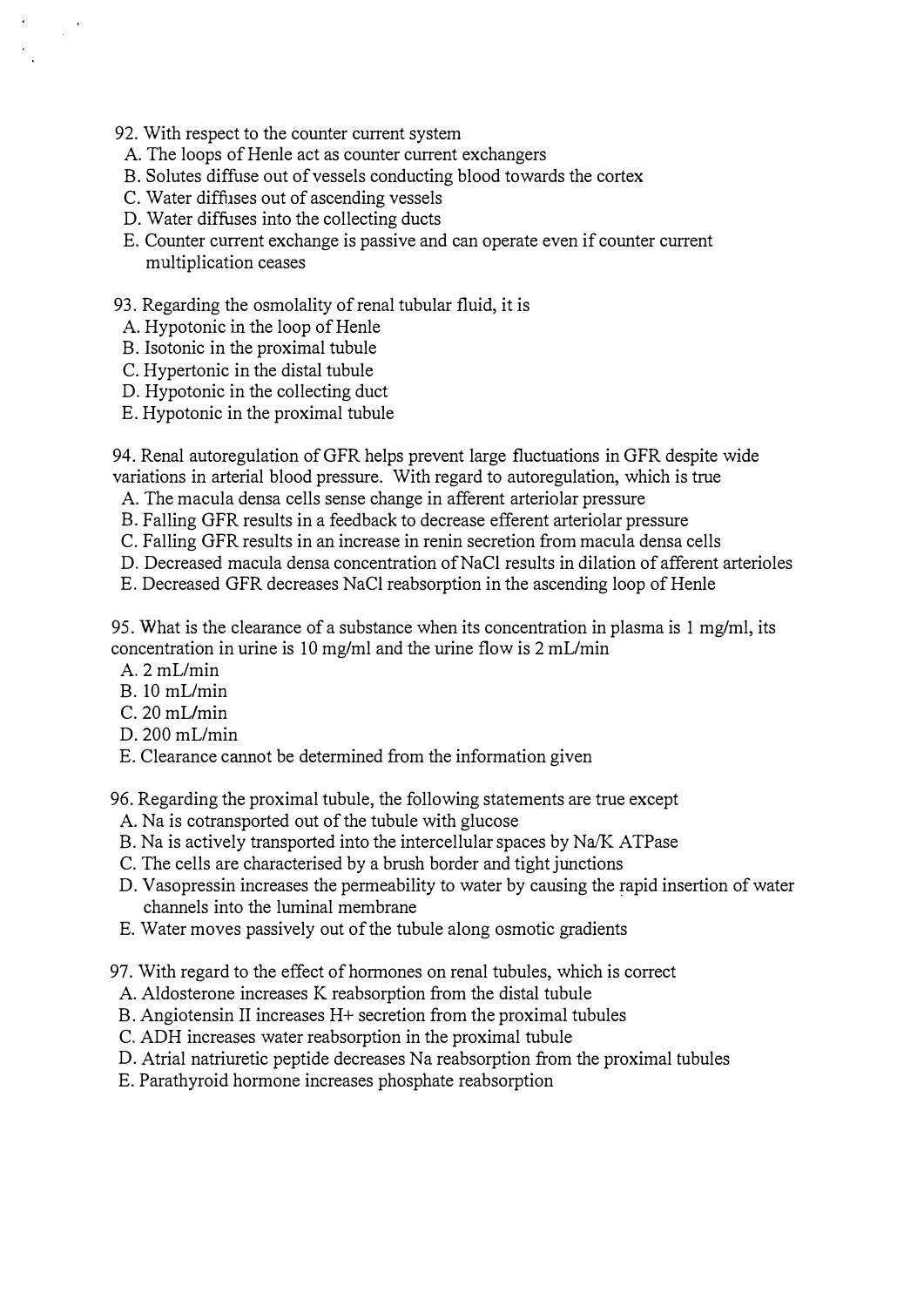- 98. The thin ascending loop of Henle is
- A. Relatively permeable to water
- B. Relatively impermeable to Na
- C. Permeable to both water and Na
- D. Relatively impermeable to water
- E. Relatively impermeable to both water and Na

99. Action potential initiation in the sinoatrial and atrioventricular nodes results from

A. Na influx

 $\frac{1}{\sqrt{2}}$ 

- B. K influx
- C. Ca influx
- D. Na and Ca influx
- E. Increased K conductance
- 100. As a percentage of total blood volume, which of the following values are correct
- A. 40% is in the pulmonary circulation
- B. 13% is in the systemic arteries
- C. 20% is in the systemic arterioles and capillaries
- D. 30% is in the veins
- E. none of the above are correct
- 101. Which is not correct about reflex mechanisms acting on the circulation
	- A. The baroreceptors in the carotid bodies are stimulated when blood pressure increases
	- B. The Bainbridge reflex causes increase in heart rate
	- C. The Cushing reflex is a special central nervous system ischaemic response resulting from increased intracranial pressure
- D. The maximum firing per change in pressure of the carotid baroreceptors occurs at a mean arterial pressure of 90 mmHg
- E. The glossopharyngeal nerve is involved in baroreceptor reflex system
- 102. When the cholinergic vagal fibres to nodal tissues are stimulated
- A. The membrane becomes hyperpolarised
- B. The slope of the prepotential is decreased
- C. Acetylcholine decreases conductance to Ca via muscarinic receptors
- D. Acetylcholine increases the permeability of nodal tissues to potassium via muscarinic receptors
- E. All of the above are true
- 103. Heart rate is accelerated by
- A. Decreased activity of baroreceptors in the left ventricle
- B. Increased activity of baroreceptors in the pulmonary circulation
- C. Increased intracranial pressure
- D. Expiration
- E. Increased activity of baroreceptors in the arteries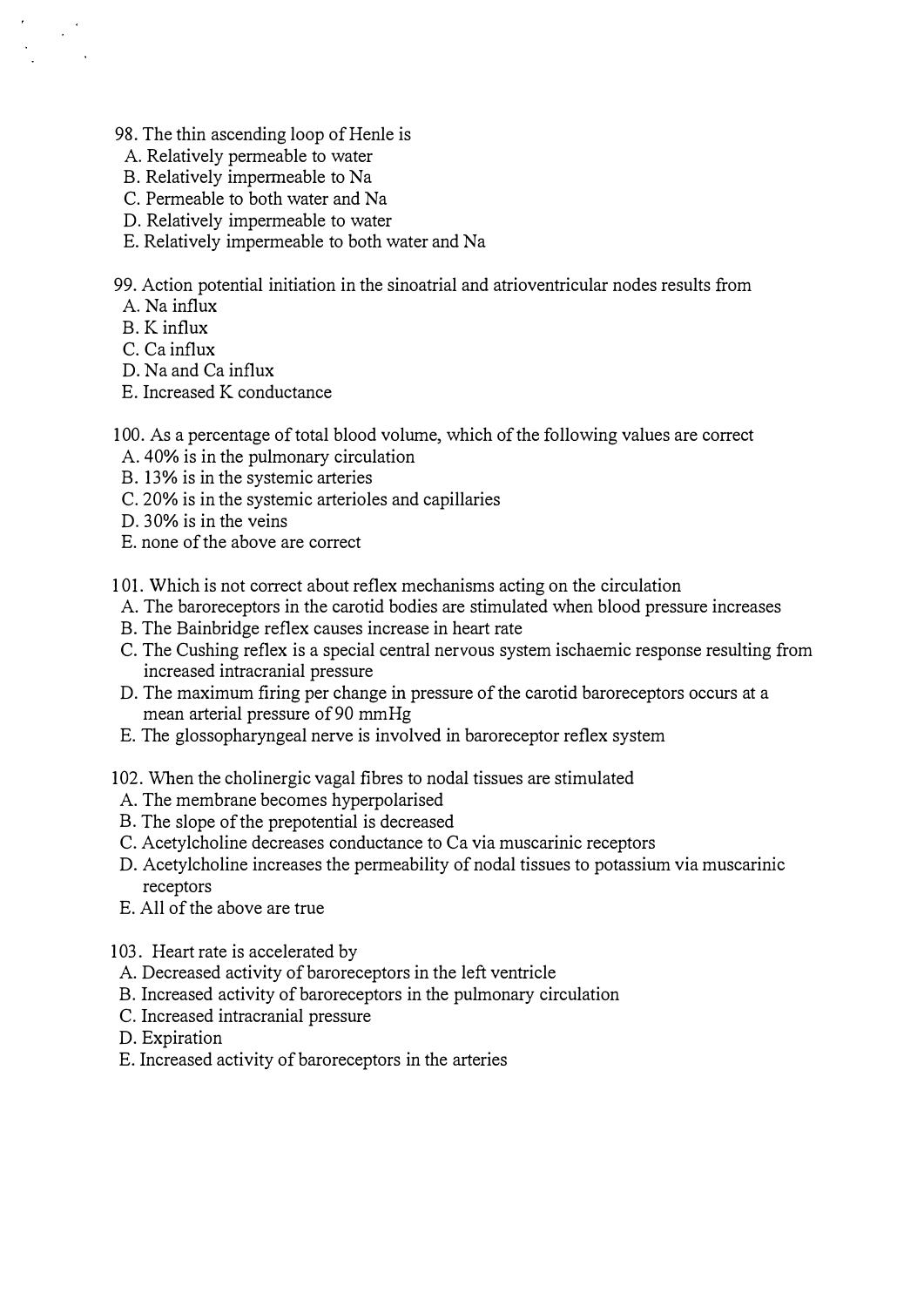104. Regarding coronary blood flow

- A. Systolic blood flow in subendocardial arteries is greater than in the epicardial
- B. Less than 50% of oxygen is removed during passage when in the resting state
- C. The coronary circulation is well supplied by parasympathetic vasodilatory fibres
- D. Sympathetic vasoconstrictory fibres predominate in epicardial vessels
- E. None of the above

 $\frac{1}{2}$  ,  $\frac{1}{2}$ 

- 105. Regarding isometric ventricular relaxation
- A. It occurs late in diastole
- B. Ventricular filling occurs
- C. Intraventricular pressure remains constant during this phase
- D. It ends when the AV valve close
- E. It ends when the AV valves open
- 106. Local vasoconstriction results from
- A. Increased potassium concentration
- B. Increased magnesium concentration
- C. Increased sodium concentration
- D. Decrease in pH
- E. Increased calcium concentration

107. With regard to ascending to high altitudes

- A. There is a linear decrease in inspired oxygen pressure with increasing altitude
- B. The partial pressure of water vapour in moist inspired air decreases with  $P_1O_2$
- C. At  $19200$  m, barometric pressure = 47 mmHg,  $P_1O_2$  then is approx. 9 mmHg
- D. At peak at Mt Everest, barometric pressure = 380 mmHg,  $P_1O_2$  there is approx. 70 mmHg
- E. In permanent residents of the Andes, arterial and venous  $PO<sub>2</sub>$  is half normal levels

lOS . A 2S year old lady has taken an overdose of sedatives causing her to hypoventilate. Given than her arterial  $PCO<sub>2</sub>$  is now doubled to 80 mmHg, which of the following is most likely to be correct given that she is breathing room air at normal barometric pressures

- A. Arterial P02 will be approximately 70 mmHg
- B. Arterial  $PO<sub>2</sub>$  will be approximately 35 mmHg
- C. Arterial Hb  $O<sub>2</sub>$  saturation will be approximately 50%
- D. Arterial Hb 02 saturation will be approximately 80%
- E. Arterial Hb  $O<sub>2</sub>$  saturation will be approximately 27%

109. Which of the following has the greatest effect on the ability of the blood to transport oxygen

- A. The capacity of the blood to dissolve oxygen
- B. The amount of Hb in the blood
- C. The pH of the plasma
- D. The C02 content of red blood cells
- E. The temperature of the blood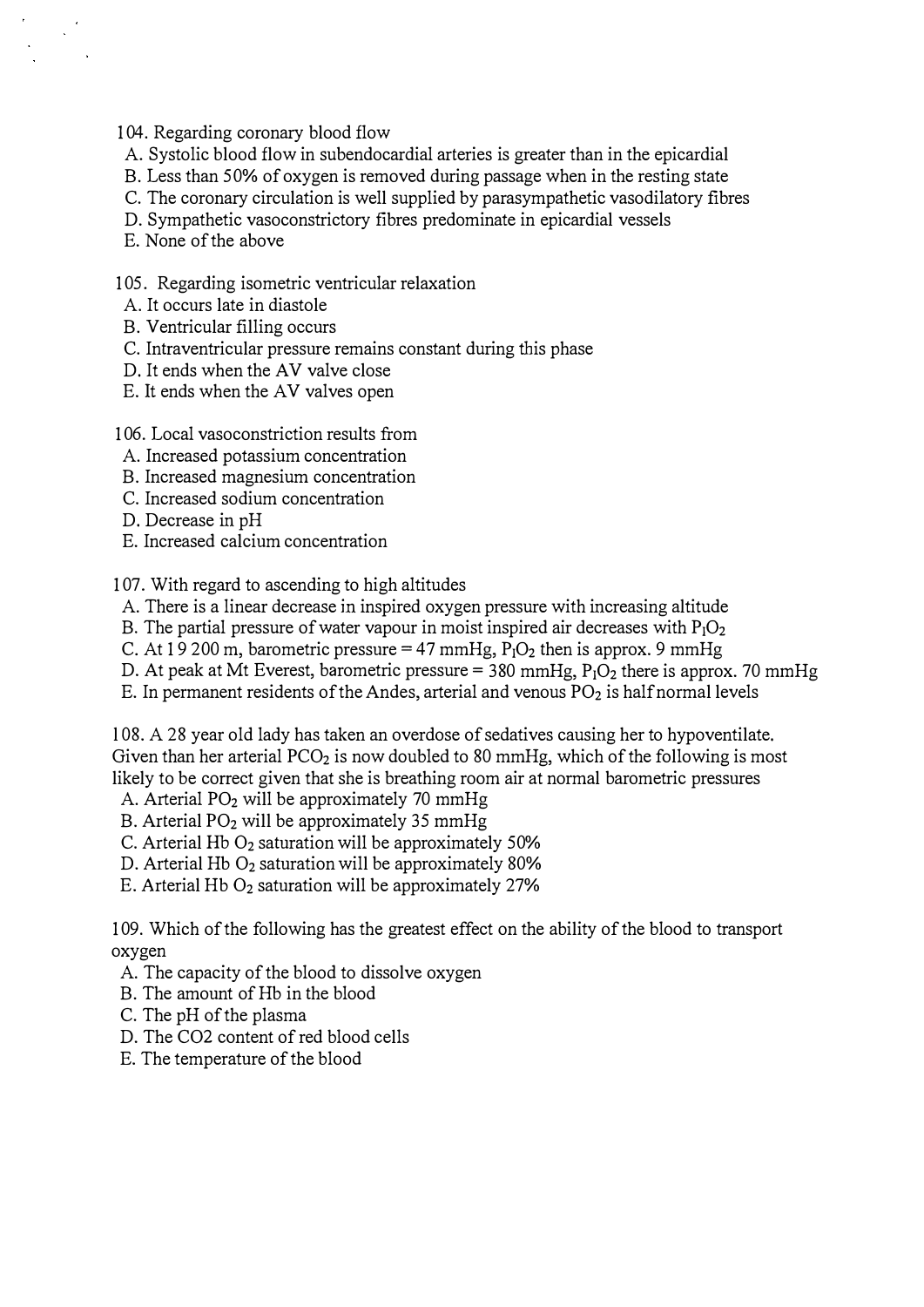110. The Haldane effect describes

- A. The shift to the right of the oxygen dissociation curve caused by increased PC02
- B. The enhanced loading of C02 in the presence of deoxygenated Hb
- C. The shift of chloride ions into red blood cells to balance HC03 shift from those cells
- D. The action of carbonic anhydrase on carbonic acid
- E. None of the above
- 111. With regard to C02 carriage in the blood
- A. Dissolved C02 has an insignificant role in the carriage of C02 in the blood
- B. HC03 production is fast in plasma
- C. Ionic dissociation of carbonic acid in the red cell is fast without an enzyme
- D. The C02 concentration in blood is independent of the saturation ofHb with oxygen
- E. The majority of CO2 is carried in the blood in the forms of dissolved CO2 and carbamino compounds
- 112. Substances cleared from the circulation by the lungs include all the following except
- A. Angiotensin II
- B. Serotonin
- C. Leukotrienes
- D. Bradykinin
- E. Prostaglandin

113. With regard to the normal Hb-oxygen dissociation curve, which is the most likely to be correct

- A. When arterial  $PO2 = 60$  mmHg, Hb saturation is  $\sim 80\%$
- B. When arterial  $PO2 = 40$  mmHg, Hb saturation is  $\sim 75\%$
- C. When arterial  $PO2 = 30$  mmHg, Hb saturation is  $\sim 40\%$
- D. Acidosis shifts the curve to the left
- E. Decreased PC02 shifts the curve to the right
- 114. Increased lung compliance is associated with
- A. Increasing age
- B. Increasing pulmonary venous pressure
- C. High expanding pressures
- D. Interstitial fibrosis
- E. Low lung volumes associated with hypoventilation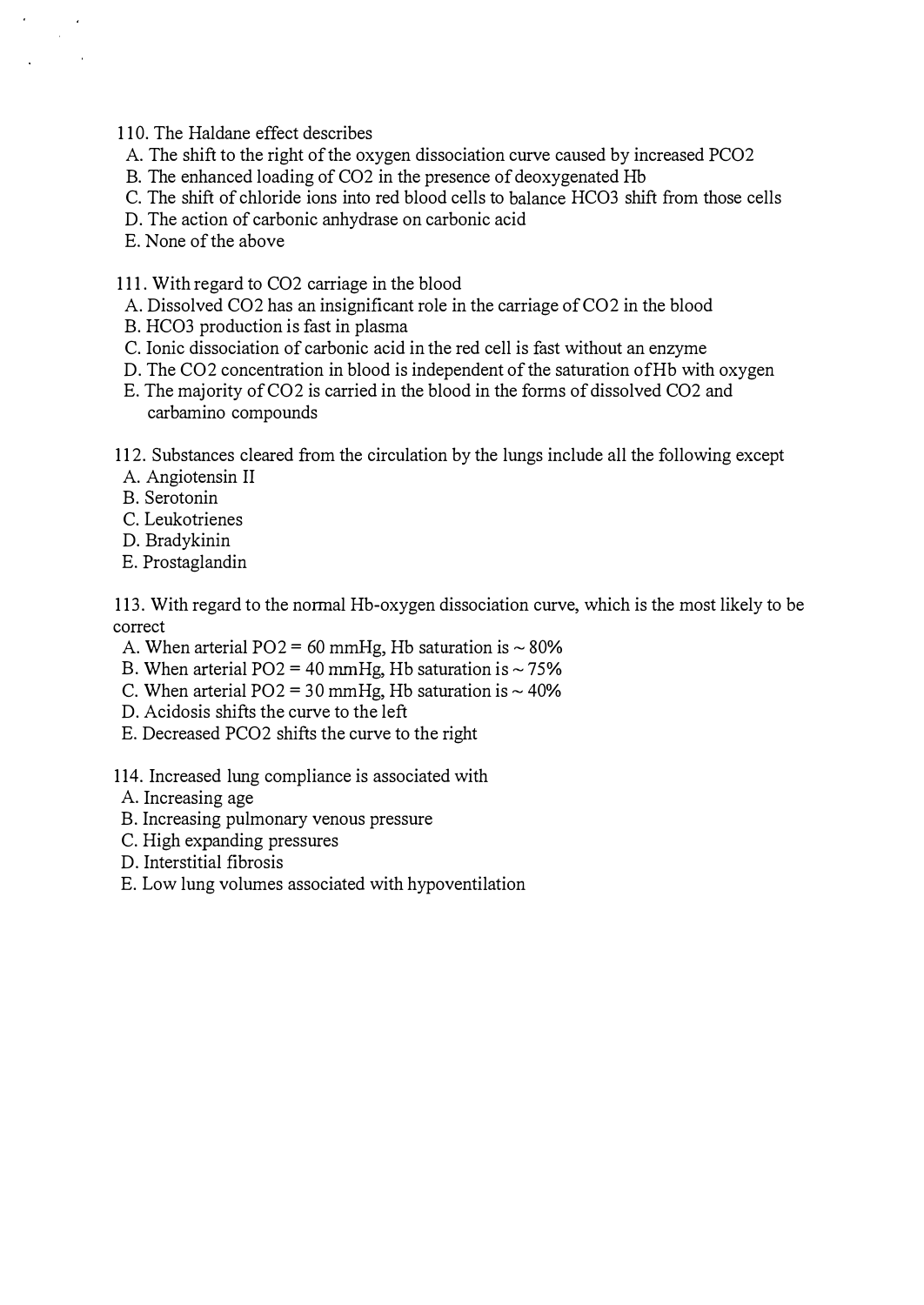115. The following physiological events that occur in the body are listed in random sequence

- a. Decreased CSF pH
- b. Increased PaC02
- c. Increased CSF PC02
- d. Stimulation of medullary chemoreceptors
- e. Increased PACO<sub>2</sub>

What is the usual sequence

- A. a,b,c,d,e
- B. d,a,c,b,e
- C. c,d,e,b,a
- D. e,b,c,a,d
- E. e,c,b,d,a

116. In relation to acid base balance in the body

- A. Respiratory compensation in metabolic alkalosis is limited by carotid and aortic chemoreceptor response
- B. HC03 concentration will decrease in compensated respiratory acidosis
- C. The rate of renal H+ secretion is not affected by PC02 in respiratory acidosis
- D. Chloride excretion is decreased in respiratory acidosis
- E. Hepatic glutamine synthesis is decreased in chronic metabolic acidosis

#### 117. The action potential of a neuron

- A. Is initiated by efflux of Na
- B. Is terminated by efflux ofK
- C. Declines in amplitude as it moves along the axon
- D. Results in transient reversal of the concentration gradient of Na across the cell membrane
- E. Is not associated with any net movement of Na or K across the cell membrane
- 118. The functions of tropomyosin in skeletal muscle include
	- A. Releasing calcium after an action potential
	- B. Sliding on actin to produce shortening
- C. Binding to myosin during contraction
- D. Acting as a "relaxing protein" at rest by covering up the sites where myosin binds to actin
- E. Generating A TP which passes to the contractile mechanism
- 119. Regarding the autonomic nervous system
- A. Does not have a reflex arch like somatic nervous system
- B. Has Dopamine is the main transmitter
- C. Has cholinergic division which increases activity of the intestinal musculature and increases gastric secretion
- D. Neurotransmitter Noradrenaline is metabolised by pseudocholinesterase
- E. Is not involved with visceral sensation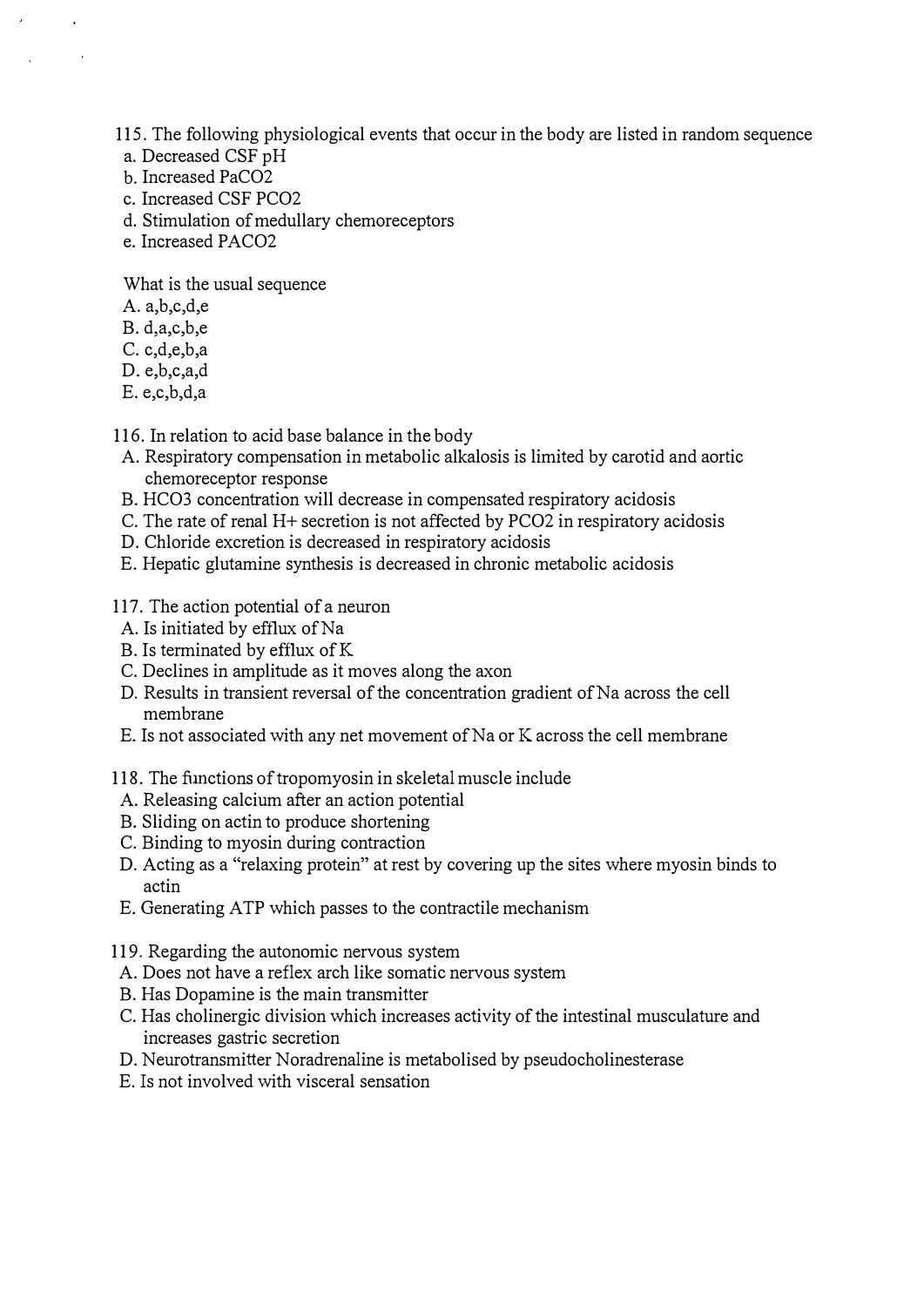120. Lymph flow is

- A. An average 500 mL/hr into the circulation
- B. Proportional to interstitial fluid pressure
- C. Increased with decreased interstitial fluid protein
- D. Decreased with contraction of muscles
- E. Decreased with elevated capillary pressure

121. Regarding extracellular volume maintenance

- A. Control of sodium balance is the major mechanism maintaining ECF volume
- B. A rise in ECF volume stimulates vasopressin secretion
- C. Osmotic stimuli override volume stimuli in the regulation of vasopressin secretion
- D. Vasopressin causes Na retention by the kidney
- E. Angiotensin II inhibits aldosterone secretion

122. Regarding renal compensation in respiratory acidosis and alkalosis

- A. The rate of HC03 reabsorption is inversely proportional to the arterial PC02
- B. In respiratory acidosis, HC03 reabsorption is reduced
- C. Changes in plasma chloride concentration are proportional to HC03 concentration
- D. In respiratory alkalosis, renal H+ secretion is increased
- E. HC03 reabsorption depends upon the rate of H+ secretion by the renal tubular cells

123. Regarding calcium metabolism

- A. Approximately 60% of filtered calcium is reabsorbed by the kidney
- B. Absorption of calcium in the gastrointestinal tract is mainly by passive diffusion
- C. The extent of calcium binding by plasma proteins is inversely proportionate to the plasma protein level
- D. Levels of 1,25 dihydroxycholecalciferol fall in the presence of increased plasma calcium
- E. The majority of calcium present in bone is readily exchangeable

124. Toxins that increase the cAMP content of the intestinal mucosa cause diarrhoea because they

- A. Increase Cl secretion into the intestinal lumen
- B. Increase Na absorption in the small intestine
- C. Increase K secretion into the colon
- D. Increase Na/K cotransport K secretion into the colon
- E. None of the above

125. Which of the following is not synthesised in postganglionic sympathetic neurons

- A. L-dopa
- B. Dopamine
- C. Noradrenaline
- D. Adrenaline
- E. Acetylcholine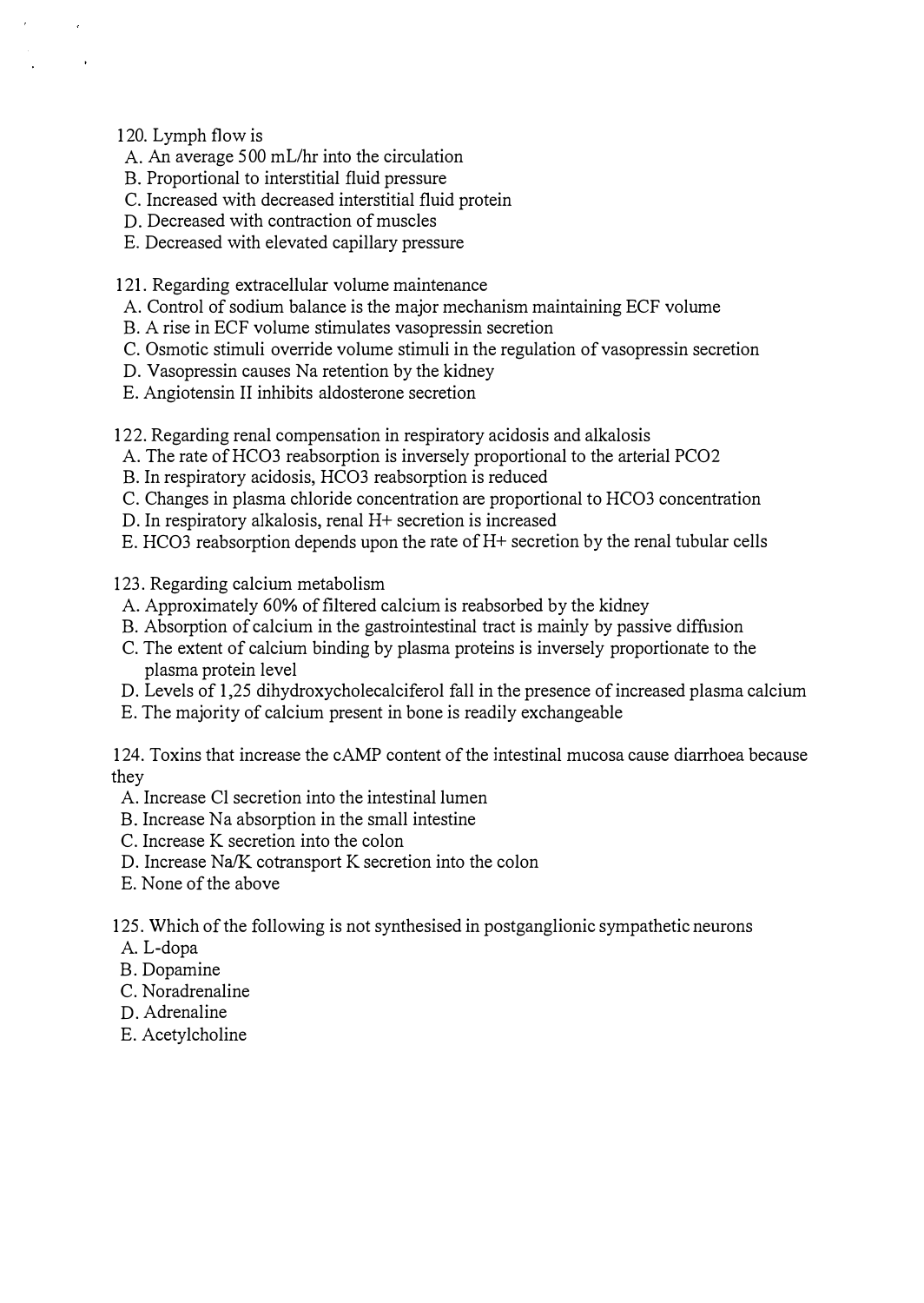- 126. All of the following affect glomerular filtration except
- A. Changes in renal blood flow
- B. Urethral obstruction
- C. Dehydration
- D. Oedema outside the renal capsule
- E. Glomerular capillary permeability

## 127. The thick ascending limb of the loop of Henle

- A. Is impermeable to water
- B. Has maximal permeability to NaCI
- C. Is relatively permeable to water
- D. Is impermeable to NaCI
- E. Is a site where there is no active transport of sodium
- 128. In the normal bladder, micturition
- A. Is initiated by the pelvic nerves
- B. Is coordinated in the lumbar portion of the spinal cord
- C. Is initiated at a volume of 600 mLs
- D. Is significantly affected by sympathetic nerves
- E. Is not facilitated at the level of the brain stem
- 129. Regarding Starling's forces operating at the capillaries
	- A. There is a net outward force of about 0.3 mmHg
	- B. The filtration coefficient describes the rate of plasma proteins being filtered from the microcirculation
	- C. Rate of filtration is roughly equal in the different tissues of the body
	- D. Mean capillary pressure is normally greater than plasma colloid osmotic pressure
	- E. Lymphatics play no role in maintaining equilibrium of the forces
- 130. Thyroxine (T4)
- A. Secretion is regulated by positive feedback at the hypothalamus
- B. Is transported principally by albumin in the blood
- C. Causes increased LDL in plasma
- D. Is physiologically more active than T3
- E. Increases beta receptors in the cardiovascular system
- 131. Regarding insulin
- A. It increases amino acid uptake
- B. Its absorption is not affected by the site of injection
- C. It causes reduced  $K$ + uptake by cells
- D. It increases protein catabolism
- E. It is secreted by the alpha cells in the islets of Langerhan

132. In the autonomic nervous system, beta agonism results in

- A. Constriction of the renal vasculature
- B. Decreased velocity of conduction in the atrioventricular node
- C. Decreased velocity of conduction in the HIS/Purkinje system
- D. Decreased ventricular contractility
- E. Increased insulin and glucagon secretion
- 133. The reticular activating system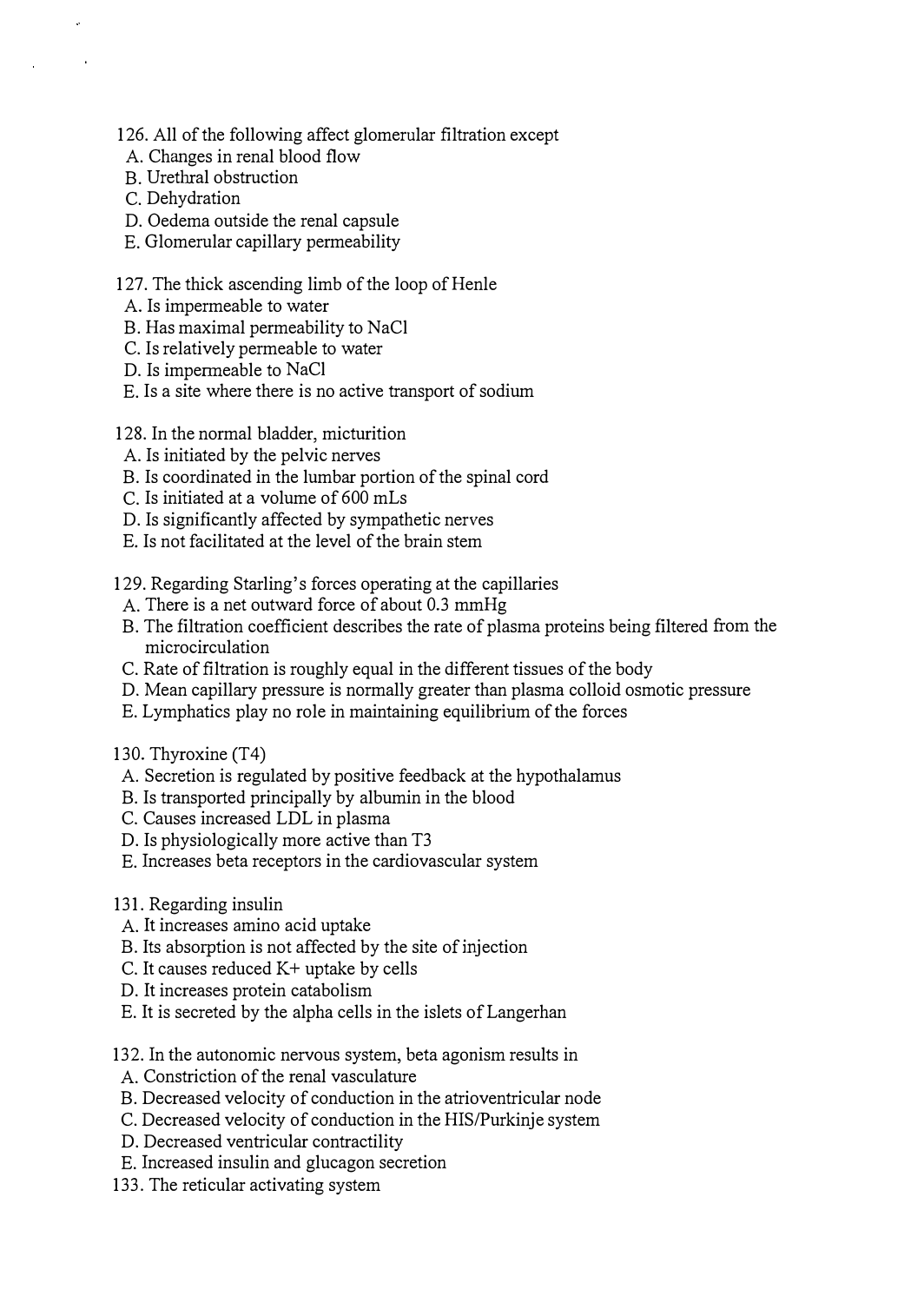- A. Has depressed conduction during anaesthesia
- B. Is located in the pons
- C. Is a simple collection of parallel nerve fibres
- D. Has no input from the cranial nerves
- E. Is electrically isolated from the cerebral cortex
- 134. The content of chylomicrons includes
- A. Apoprotein E and Apoprotein A
- B. Cholesterol 30%, protein 20%, triglyceride 50%
- C. Lethicin 10%, Cholesterol 25%, Triglyceride 65%
- D. Protein 2%, Cholesterol 5%, Triglyceride 90%
- E. The enzyme protein phospholipase

135. Regarding calcium metabolism

- A. The adult human body contains 15% of its body mass as calcium
- B. Calcium is passively absorbed from the intestinal brush border
- C. Oestrogen inhibits osteoclasts
- D. TNF inhibits osteoclasts
- E. Corticosteroids stimulate osteoblasts

136. With regard to contraction and relaxation of skeletal muscle, all the following are true except

- A. Contraction involves the release of potassium from the terminal cisterns
- B. Relaxation involves the release of calcium from troponin
- C. Prior to contraction, increased sodium and potassium conduction occurs in the end-plate membrane
- D. Relaxation involves cessation of the interaction between actin and myosin
- E. Contraction involves inward spread of depolarisation along T tubules
- 137. Regarding nerve fibres
- A. Type C myelinated fibres in the dorsal root conduct impulses concerning pain and temperature
- B. Type A alpha unmyelinated fibres conduct impulses concerning proprioception
- C. Type A beta unmyelinated fibres conduct impulses concerning light touch
- D. Type A gamma unmyelinated fibres conduct impulses to muscle spindles
- E. Type B myelinated fibres are located in preganglionic autonomic region
- 138. With regard to chemoreceptors, all the following are correct except
- A. The medullary chemoreceptors respond to a change in blood PC02
- B. The medullary chemoreceptors respond to blood [H+]
- C. The predominant peripheral chemoreceptors are located in the carotid and aortic bodies
- D. The peripheral chemoreceptors respond to P02
- E. The peripheral chemoreceptors respond to blood [H+]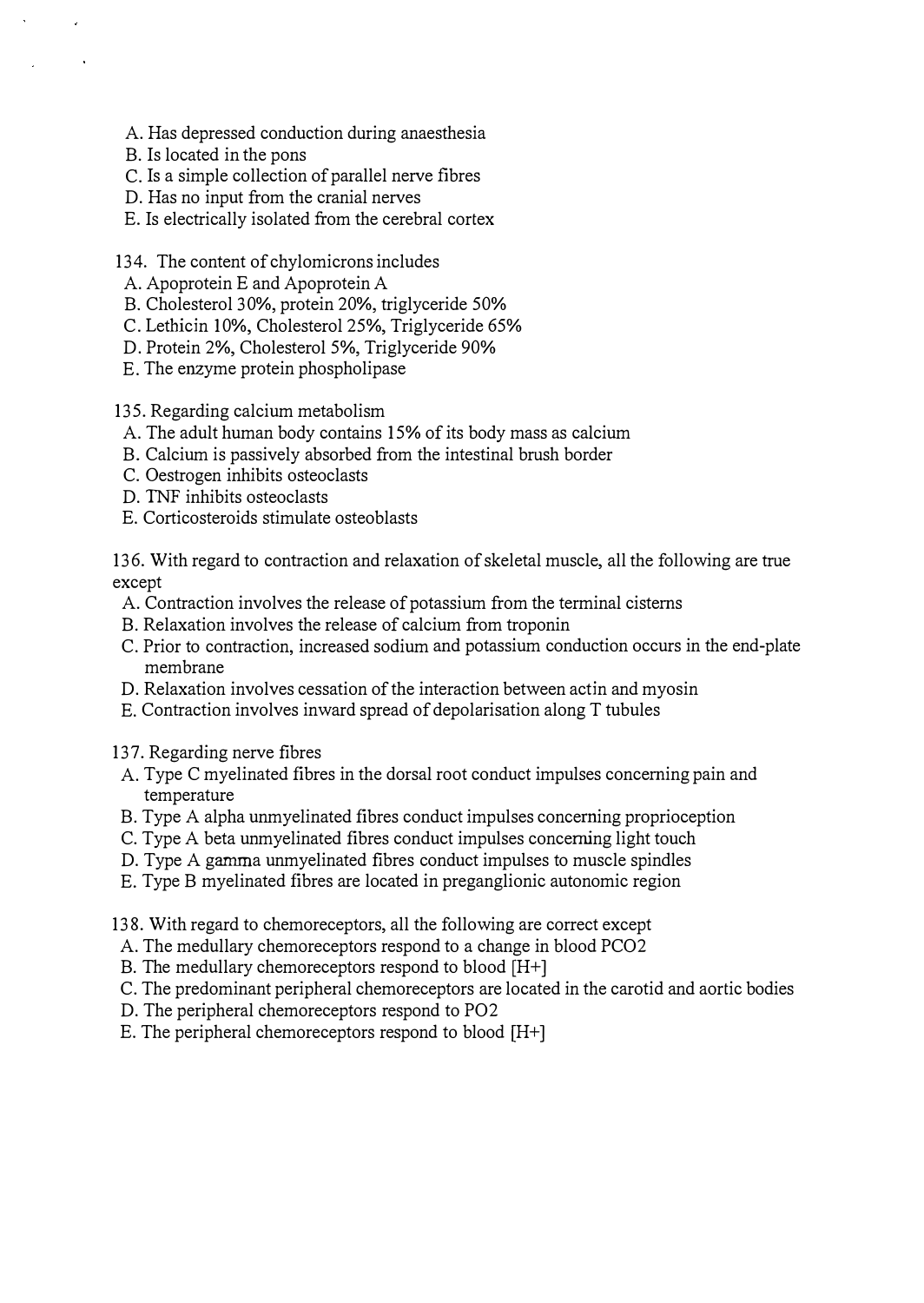139. Functions of the lung include all of the following except

- A. Synthesis of phospholipids
- B. Synthesis of protein
- C. Carbohydrate metabolism
- D. Inactivation of bradykinin
- E. Removal of dopamine

## 140. Hypoxaemia is caused by all of the following except

- A. Anaemia
- B. Pulmonary fibrosis
- C. Left to right shunt
- D. Residing at high altitude
- E. Hypoventilation

## 141. Vital capacity in an average sized male is equal to

- A. 3600 mL (approx)
- B. Tidal volume plus inspiratory reserve volume
- C. Total lung capacity minus residual volume
- D. Functional residual capacity plus inspiratory capacity
- E. Expiratory reserve volume plus tidal volume and inspiratory capacity

142. Regarding the cardiac cycle

- A. In tachycardia, the duration of systole is shortened relatively more than diastole
- B. The v-wave is caused by the bulging of the tricuspid valve into the atria
- C. The third heart sound is due to rapid ventricular emptying
- D. The end-diastolic ventricular volume is 180 mL (approx)
- E. Isovolumetric ventricular relaxation occurs after closure of the aortic and pulmonary valves
- 143. The action potential of cardiac pacemaker cells
- A. Is not affected by calcium current
- B. Is mainly due to sodium influx
- C. Shows a decreased prepotential slope with sympathetic stimulation
- D. Exhibits a prepotential initially caused by decreased potassium efflux
- E. Show no spontaneous rhythmicity

144. All of the following statements regarding the atrial natriuretic peptide (ANP) are true except

- A. It causes natriuresis
- B. It lowers blood pressure
- C. Circulating ANP has a short half life
- D. ANP has the greatest affinity for the ANPR-B receptor on the glomerulus
- E. It is released when atrial muscle is stretched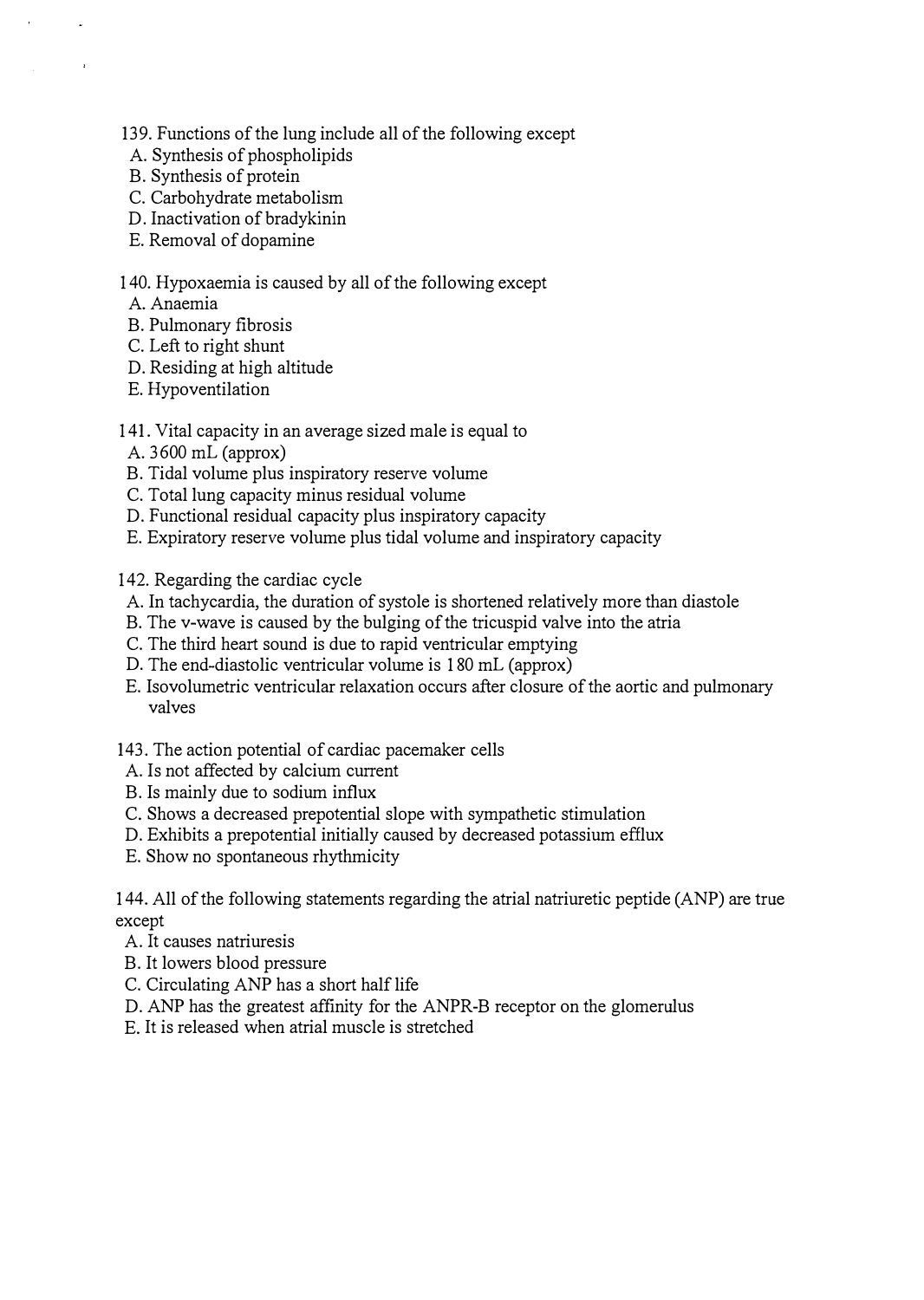- 145. Arteriolar constriction is caused by
- A. Kinins
- B. Decreased noradrenergic discharge
- C. Circulating angiotensin I
- D. Circulating Na/K ATPase inhibitor
- E. Decreased pH
- 146. Factors affecting the activity of the vasomotor area in the medulla are
- A. Inhibitory inputs from carotid and aortic chemoreceptors
- B. Direct stimulation by C02
- C. Excitatory inputs from the carotid, aortic and cardiopulmonary baroreceptors
- D. Excitatory input from lungs
- E. Inhibitory input from cortex via hypothalamus
- 147. Regarding cardiovascular regulatory mechanisms, all of the following are true except
- A. Decreases in oxygen tensions and increases in local carbon dioxide concentration lead to coronary arterial dilatation
- B. Circulating vasoconstrictor hormones include angiotensin II and aldosterone
- C. Vasomotor control is mediated by baroreceptor reflexes
- D. Increased baroreceptor activation slows down heart rate
- E. The vasomotor area is stimulated by hypoxia and PC02

148. Poiseuille's Equation states

- A. Flow is proportional to density
- B. Viscosity multiplied by flow is proportional to the pressure gradient
- C. Flow is inversely proportional to the radius <sup>4</sup>
- D. Flow is not related to the length of the tube
- E. Flow is proportional to the radius<sup>2</sup>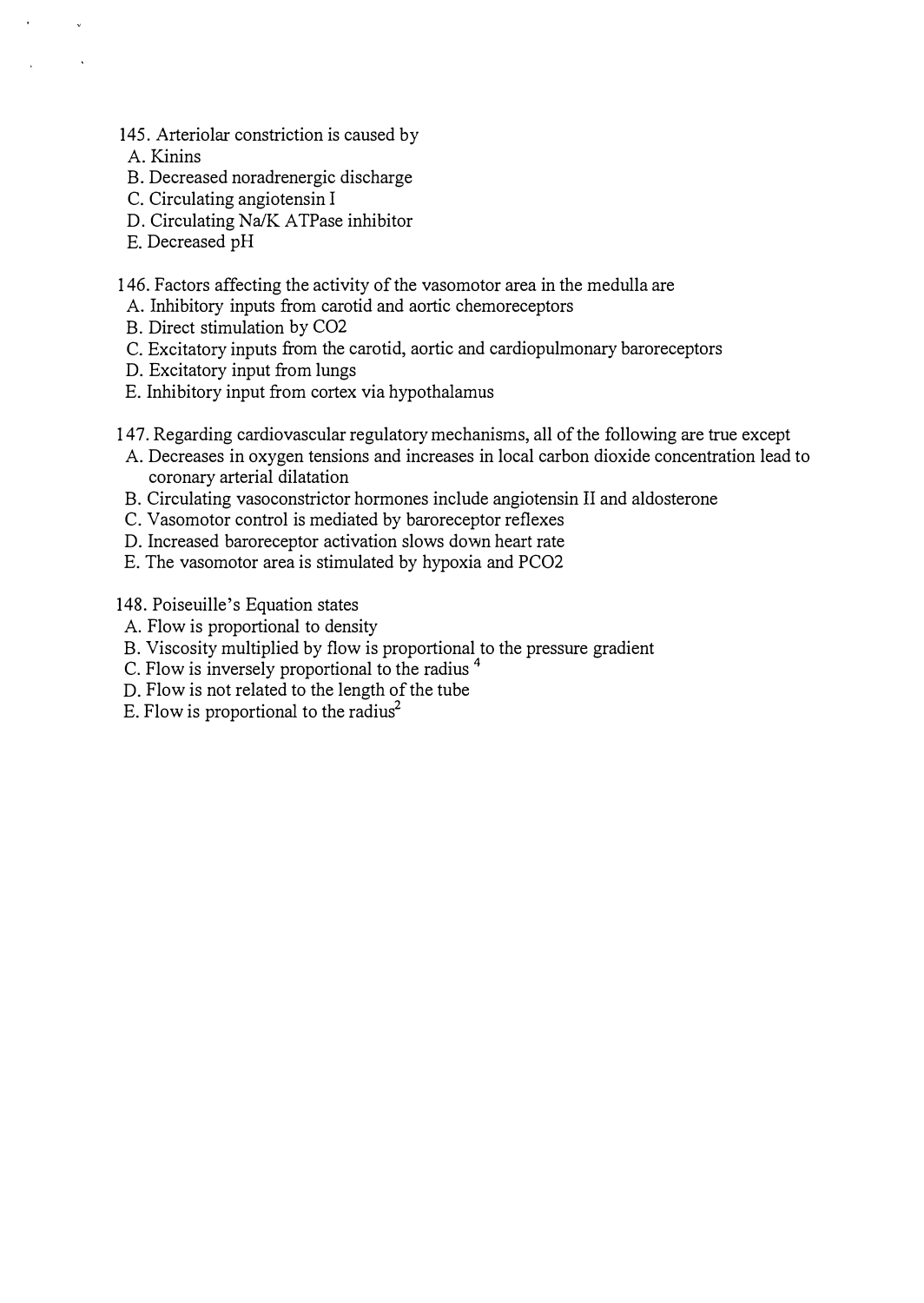## PHYSIOLOGY ANSWERS

 $\mathcal{L}_{\text{max}}$ 

 $\sim$ 

 $\mathcal{L}^{\text{max}}_{\text{max}}$  and  $\mathcal{L}^{\text{max}}_{\text{max}}$ 

| 1. C  | 21. D | 41. A   | 61.D  | 81. C  | 101.A  |
|-------|-------|---------|-------|--------|--------|
| 2. B  | 22. C | 42. D   | 62. B | 82. E  | 102. E |
| 3.E   | 23. E | 43. B   | 63. C | 83. C  | 103. A |
| 4. A  | 24. D | 44. C   | 64. A | 84. B  | 104. D |
| 5. D  | 25. B | 45. A   | 65. E | 85. D  | 105. E |
| 6. D  | 26. C | 46. D   | 66. B | 86. D  | 106. E |
| 7. B  | 27.A  | 47. C   | 67. D | 87. D  | 107. D |
| 8. E  | 28. C | 48. B   | 68. A | 88. D  | 108. D |
| 9. D  | 29. B | 49. E   | 69. E | 89. D  | 109. B |
| 10. C | 30. D | 50. A   | 70. B | 90. A  | 110. B |
| 11. D | 31.A  | 51. A   | 71. C | 91. C  | 111. C |
| 12. D | 32. E | 52. D/E | 72. E | 92. B  | 112. A |
| 13. E | 33. B | 53. C   | 73. B | 93. B  | 113. B |
| 14. B | 34. C | 54. E   | 74. A | 94. D  | 114. A |
| 15. C | 35. C | 55.C    | 75. B | 95. C  | 115.D  |
| 16. D | 36. B | 56. B   | 76. B | 96. D  | 116. A |
| 17. B | 37. A | 57. D   | 77. E | 97. B  | 117. B |
| 18. C | 38. B | 58. B   | 78. A | 98. D  | 118. D |
| 19. D | 39. A | 59. D   | 79. A | 99. C  | 119. C |
| 20. D | 40. E | 60. D   | 80. D | 100. B | 120. B |